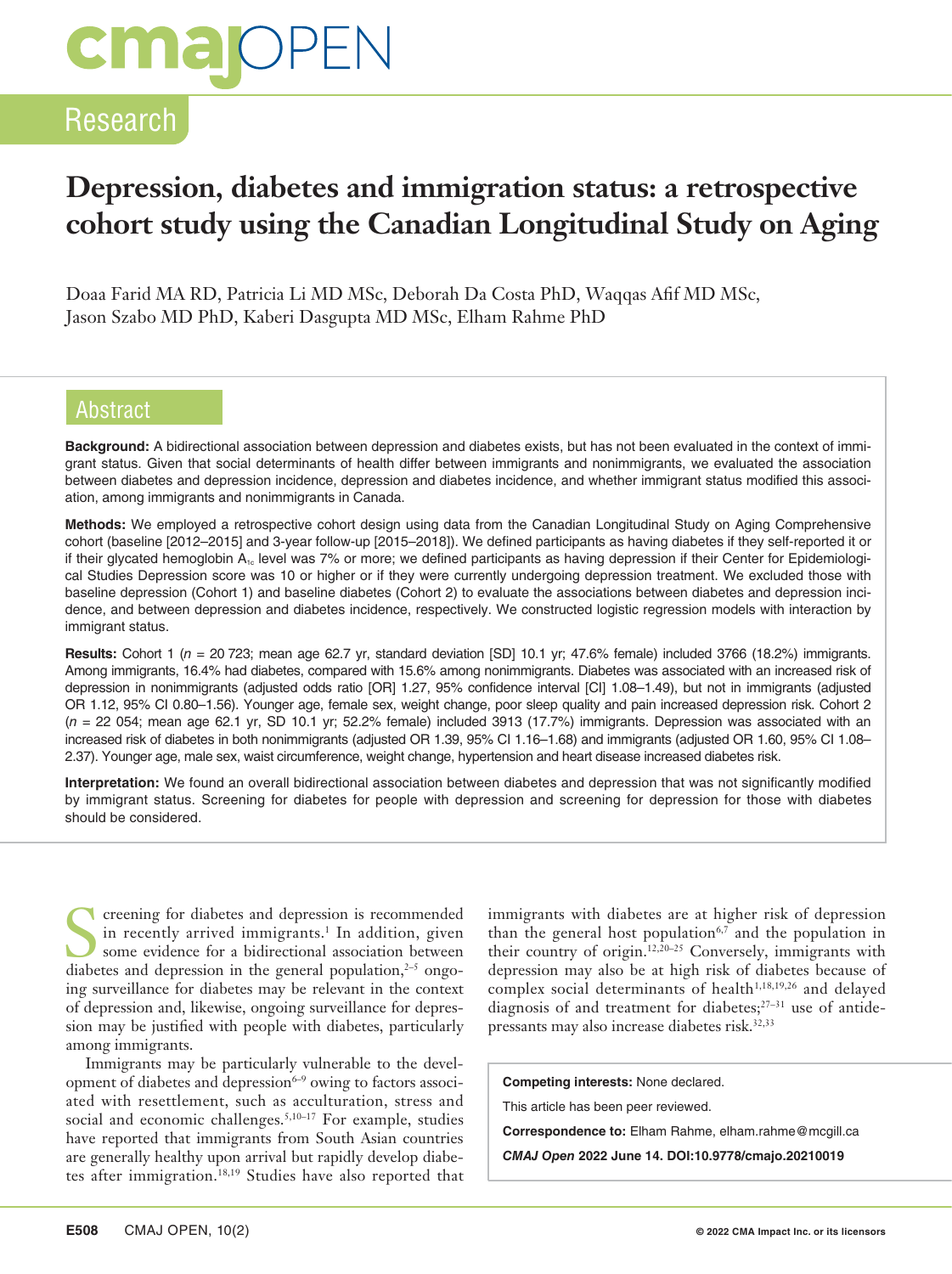To explore the bidirectional association between diabetes and depression in the context of immigrant status, we evaluated the association between diabetes and depression incidence, the association between depression and diabetes incidence, and

#### **Methods**

#### **Study design**

We used a retrospective cohort design to evaluate the association between diabetes and depression incidence (Cohort 1) and the association between depression and diabetes incidence (Cohort 2).

whether immigration status modified this association, among

immigrants and nonimmigrants in Canada.

We used data from the Canadian Longitudinal Study on Aging (CLSA) Comprehensive cohort at baseline (2012– 2015) and 3-year follow-up (2015–2018) to construct our study cohorts.<sup>34,35</sup> The paper was reported according to the Strengthening the Reporting of Observational Studies in Epidemiology (STROBE) checklist.<sup>36</sup>

#### **Data source and population**

The CLSA Comprehensive cohort included communitydwelling individuals, aged 45–85 years, who were randomly selected from within a 25-km radius of 11 sites in cities across Canada using the provincial health care registration databases and random digit dialing of landline telephones.<sup>34</sup> Participants provided demographic, social, physical, clinical, psychological and economic data at baseline and at 3-year follow-up through an in-person interview, on-site physical examinations and blood and urine collection. Details about the CLSA's sampling, design and data collection have been published.<sup>34,35</sup>

We defined participants as having diabetes if they selfreported a diagnosis with any type of diabetes (i.e., answered yes to "Has a doctor ever told you that you have diabetes, borderline diabetes or that your blood sugar is high?") or if their glycated hemoglobin  $(HbA_{1c})$  level was 7% or more. We defined participants as having depression if their Center for Epidemiological Studies Depression-10 Scale (CES-D-10) score was 10 or higher or if they self-reported being currently treated for depression.37–40 For both Cohort 1 and Cohort 2, we excluded participants missing information on immigration, depression or diabetes at baseline. In addition, for Cohort 1, we excluded those with baseline depression and those with missing depression status in follow-up; for Cohort 2, we excluded those with baseline diabetes and those with missing diabetes status in follow-up. The CLSA defined immigrants using 2 questions: "In what country were you born?" and "In what year did you first come to Canada to live?"<sup>41</sup>

#### **Exposure and outcomes**

Our outcomes were depression incidence for Cohort 1 and diabetes incidence for Cohort 2, assessed using the 3-year follow-up data. Depression was defined the same at follow-up as at baseline, but diabetes in follow-up was based only on self-report because HbA<sub>1c</sub> data were unavailable at that time point. The main exposure variables were baseline diabetes for Cohort 1 and baseline depression for Cohort 2.

#### **Baseline characteristics**

The baseline characteristics for Cohort 1 and Cohort 2 included those previously associated with both diabetes and depression, namely self-reported predisposing sociodemographic and socioeconomic factors, medical conditions and lifestyle choices, as well as anthropomorphic measurements and blood assessments. The predisposing sociodemographic and socioeconomic factors included sex, age, ethnic or racial background, immigration status, time since migration, marital status, language most spoken at home, household income, employment status, education, province and place of residence. The place of residence classification (urban or rural) was derived by the CLSA based on Statistics Canada's Postal Code Conversion File, whereby rural areas were those with a total population of fewer than 10 000 people.<sup>42</sup> The medical conditions included pain,<sup>43</sup> cancer,<sup>44</sup> arthritis,<sup>45</sup> bowel disorders<sup>46</sup> and hypertension.<sup>47</sup> The lifestyle choices included perceived health, sleep satisfaction, alcohol consumption, smoking status and nutritional risk. The anthropomorphic measurements and blood assessments included body mass index, waist circumference,<sup>48</sup> weight change<sup>49</sup> and vitamin D deficiency.<sup>50,51</sup> Details on these baseline characteristics are provided in Appendix 1, available at www.cmajopen.ca/content/10/2/E508/suppl/DC1.

In addition, we assessed self-reported comorbidities associated with depression, including heart disease,<sup>52,53</sup> kidney disease<sup>54</sup> and iron deficiency,<sup>50,51,55</sup> for Cohort 1; we considered participant lipid profiles (assessed from blood tests)<sup>56</sup> and lean and fat mass (measured with dual-energy x-ray absorptiometry)<sup>57</sup> for Cohort 2.

#### **Statistical analysis**

For each cohort, we computed descriptive statistics with means and standard deviations (SDs) for continuous variables and counts with percentages for categorical variables, by immigration and baseline diabetes statuses (Cohort 1) or by immigration and baseline depression statuses (Cohort 2).

Among immigrants and nonimmigrants, we compared baseline characteristics by baseline diabetes status (Cohort 1) or by baseline depression status (Cohort 2) using multivariable logistic regression models. We used these models to evaluate the associations between baseline diabetes and the risk of depression at 3 years in Cohort 1 and between depression at baseline and the risk of 3-year diabetes in Cohort 2. To assess the effect modification by immigration status, we included interaction terms for diabetes and immigration status and for depression and immigration status in the models for Cohort 1 and Cohort 2, respectively.

The baseline characteristics listed above were considered for inclusion in the multivariable model. Immigration status, sex and age were forced in all models. We removed other variables that were not significant  $(p > 0.5)$ , did not affect the Bayesian Information Criterion upon inclusion and did not modify the effect of the main exposure variable by more than 10%.<sup>58,59</sup> To make the estimates generalizable to the Canadian population, we used the CLSA analytical sample weights and geographic strata information in the regression analyses.<sup>60,61</sup> Results were expressed in odds ratios (ORs) and 95% confidence intervals (CIs).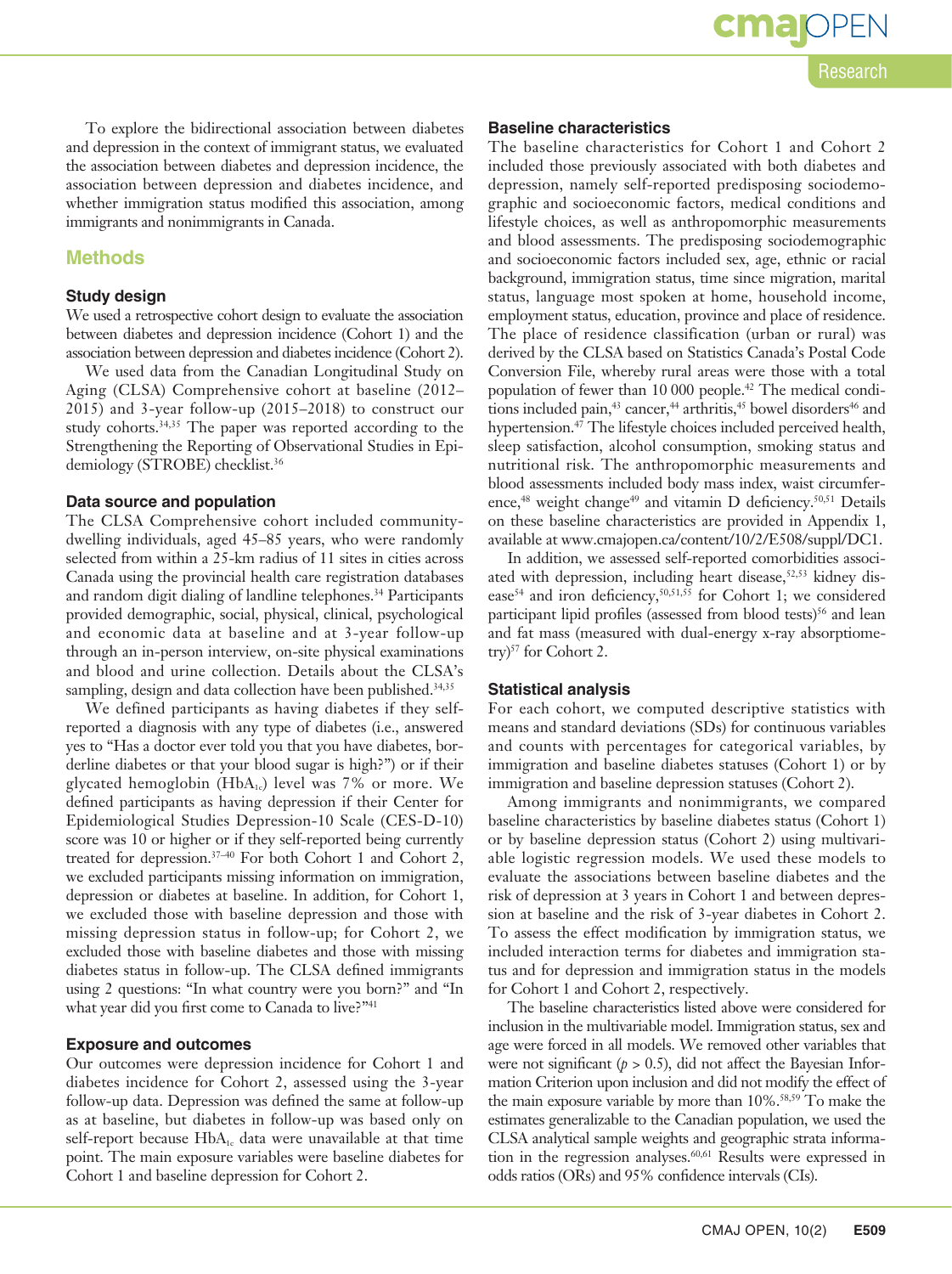

#### Research

We also conducted sensitivity analyses. First, we defined baseline diabetes solely by the self-reported physician diagnosis and repeated the main analyses for Cohort 1. Second, we conducted the main analyses excluding individuals with missing variables. We repeated these analyses using multiple imputations to impute missing information using the Markov Chain Monte Carlo method, as implemented in SAS Proc MI.<sup>62</sup> Five imputed data sets were generated based on all baseline characteristics. The results from these data sets were combined using Rubin's rules,<sup>63</sup> as implemented by SAS Proc MIANALYZE. We performed all statistical analyses using SAS version 9.4 (SAS Institute).

#### **Ethics approval**

Ethics approval was provided by the McGill University Health Centre Research Ethics Board.

#### **Results**

#### **Diabetes at baseline and risk of depression at 3 years**

Cohort 1 included 20 723 individuals (Figure 1), including 3766 (18.2%) immigrants. Among immigrants, 616 (16.4%) had diabetes at baseline, compared with 2639 (15.6%) among nonimmigrants (Table 1). In general, baseline characteristics that differed between individuals with or without baseline diabetes were similar in immigrants and nonimmigrants (Appendix 1, Table 1).

Overall, 339 (10.4%) of people with diabetes had depression at 3 years, compared with 1465 (8.4%) people without diabetes. Among immigrants and nonimmigrants, respectively, 60 (9.7%) and 279 (10.6%) of those with baseline diabetes had depression at 3 years, compared with 265 (8.4%) and 1200 (8.4%), respectively, of those without baseline diabetes (Table 2).

In multivariable logistic regression models (Table 2), individuals with baseline diabetes had 18% higher odds of depression at 3 years than those without baseline diabetes (adjusted OR 1.18, 95% CI 1.01–1.37). Among nonimmigrants, baseline diabetes was associated with 27% increased odds of depression at 3 years (adjusted OR 1.27, 95% CI 1.08–1.49), whereas no significant association was observed among immigrants (adjusted OR 1.12, 95% CI 0.80–1.56).

Depression at 3 years was associated with being female, living with pain, current smoking (v. past or never), weight change in the previous year (loss or gain), living in Quebec (v. Ontario or British Columbia), being younger (45–60 v. 61–70 yr) and not being satisfied with sleep (Appendix 1, Table 3).



Figure 1: Flow chart of study cohorts. Note: CLSA = Canadian Longitudinal Study on Aging.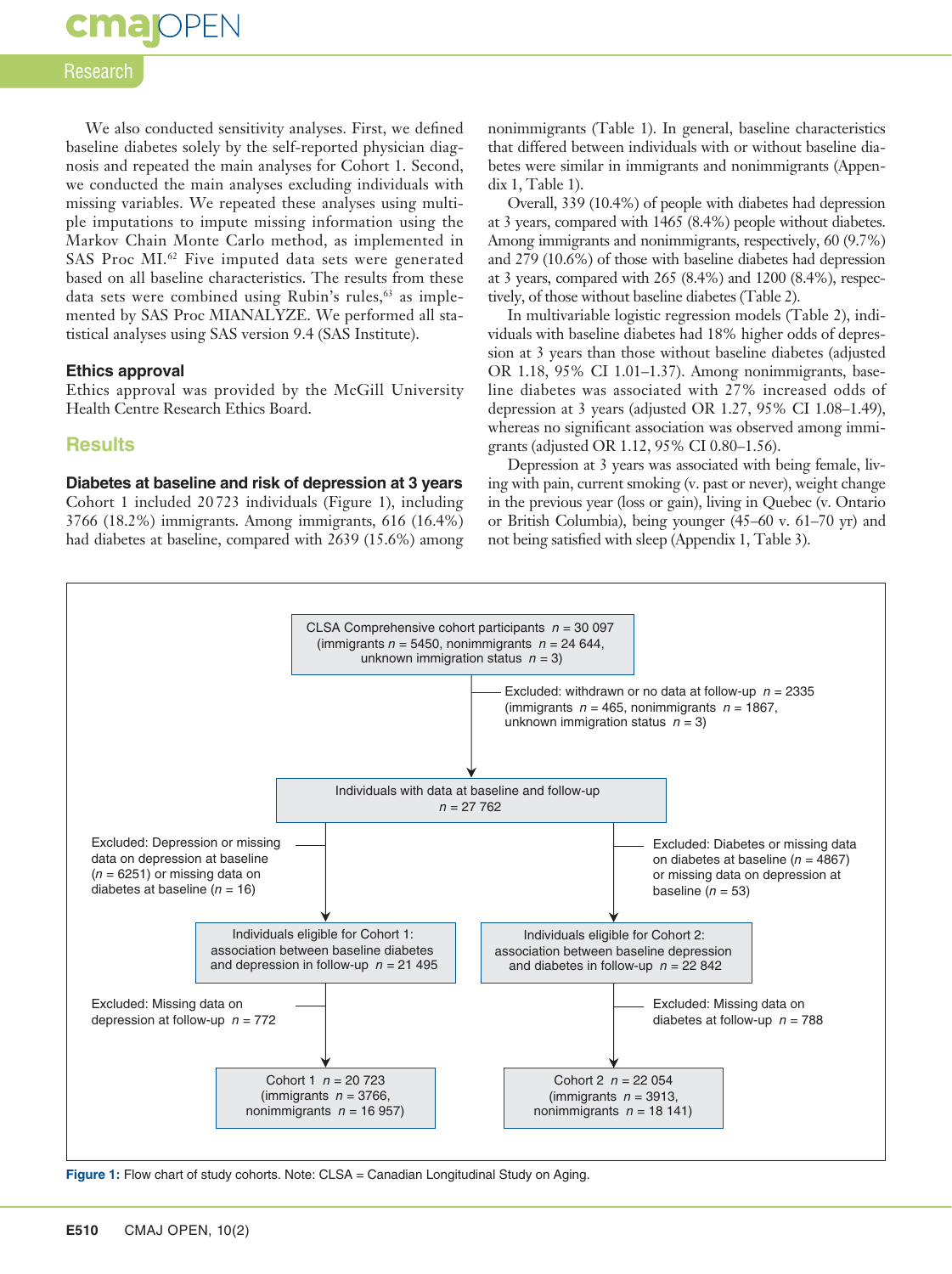## **cmajOPEN**

### Research

| Table 1 (part 1 of 2): Baseline characteristics of Cohort 1 individuals with and without baseline diabetes by immigration status |                                                       |                                                           |                                                        |                                                               |  |
|----------------------------------------------------------------------------------------------------------------------------------|-------------------------------------------------------|-----------------------------------------------------------|--------------------------------------------------------|---------------------------------------------------------------|--|
|                                                                                                                                  | Immigrant                                             |                                                           | Nonimmigrant                                           |                                                               |  |
| Characteristic                                                                                                                   | No. (%) of participants<br>with diabetes<br>$n = 616$ | No. (%) of participants<br>without diabetes<br>$n = 3150$ | No. (%) of participants<br>with diabetes<br>$n = 2639$ | No. $(\%)$ of participants<br>without diabetes<br>$n = 14318$ |  |
| Age, yr                                                                                                                          |                                                       |                                                           |                                                        |                                                               |  |
| $45 - 60$                                                                                                                        | 141 (22.9)                                            | 1173 (37.2)                                               | 893 (33.8)                                             | 7050 (49.2)                                                   |  |
| $61 - 70$                                                                                                                        | 236 (38.3)                                            | 1050 (33.3)                                               | 969 (36.7)                                             | 4224 (29.5)                                                   |  |
| $71 - 85$                                                                                                                        | 239 (38.8)                                            | 927 (29.4)                                                | 777 (29.4)                                             | 3044 (21.3)                                                   |  |
| Sex                                                                                                                              |                                                       |                                                           |                                                        |                                                               |  |
| Male                                                                                                                             | 408 (66.2)                                            | 1743 (55.3)                                               | 1551 (58.8)                                            | 7167 (50.1)                                                   |  |
| Female                                                                                                                           | 208 (33.8)                                            | 1407 (44.7)                                               | 1088 (41.2)                                            | 7151 (49.9)                                                   |  |
| <b>Marital status</b>                                                                                                            |                                                       |                                                           |                                                        |                                                               |  |
| Single                                                                                                                           | 27(4.4)                                               | 149 (4.7)                                                 | 234(8.9)                                               | 1176 (8.2)                                                    |  |
| Married                                                                                                                          | 455 (73.9)                                            | 2405 (76.3)                                               | 1834 (69.5)                                            | 10407 (72.7)                                                  |  |
| Widowed, divorced or separated                                                                                                   | 134 (21.8)                                            | 595 (18.9)                                                | 571 (21.6)                                             | 2731 (19.1)                                                   |  |
| Missing                                                                                                                          |                                                       | 1(0.0)                                                    |                                                        | 4(0.0)                                                        |  |
| Language most spoken at home                                                                                                     |                                                       |                                                           |                                                        |                                                               |  |
| French                                                                                                                           | 31(5.0)                                               | 205(6.5)                                                  | 541 (20.5)                                             | 3171 (22.1)                                                   |  |
| English                                                                                                                          | 492 (79.9)                                            | 2597 (82.4)                                               | 2092 (79.3)                                            | 11 114 (77.6)                                                 |  |
| Other                                                                                                                            | 55 (8.9)                                              | 254(8.1)                                                  | 3(0.1)                                                 | 17(0.2)                                                       |  |
| Missing                                                                                                                          | 38(6.2)                                               | 94(3.0)                                                   | 3(0.1)                                                 | 16(0.1)                                                       |  |
| Ethnic or racial background                                                                                                      |                                                       |                                                           |                                                        |                                                               |  |
| White                                                                                                                            | 464 (75.3)                                            | 2640 (83.8)                                               | 2596 (98.4)                                            | 14 166 (98.9)                                                 |  |
| <b>Black</b>                                                                                                                     | 36(5.8)                                               | 89 (2.8)                                                  | 8(0.3)                                                 | 19(0.1)                                                       |  |
| South Asian                                                                                                                      | 50(8.1)                                               | 122(3.9)                                                  | 0(0.0)                                                 | 6(0.0)                                                        |  |
| Chinese                                                                                                                          | 24(3.9)                                               | 107(3.4)                                                  | 8(0.3)                                                 | 37(0.3)                                                       |  |
| Other                                                                                                                            | 42 (6.8)                                              | 188 (6.0)                                                 | 25(0.9)                                                | 80(0.6)                                                       |  |
| Missing                                                                                                                          |                                                       | 4(0.1)                                                    | 2(0.1)                                                 | 10(0.1)                                                       |  |
| Years since arrival to Canada                                                                                                    |                                                       |                                                           |                                                        |                                                               |  |
| < 20                                                                                                                             | 42(6.8)                                               | 396 (12.6)                                                | $\qquad \qquad -$                                      | $\overline{\phantom{m}}$                                      |  |
| $20 - 40$                                                                                                                        | 162 (26.3)                                            | 781 (24.8)                                                |                                                        |                                                               |  |
| > 40                                                                                                                             | 412 (66.9)                                            | 1973 (62.6)                                               |                                                        |                                                               |  |
| Total household income, \$                                                                                                       |                                                       |                                                           |                                                        |                                                               |  |
| < 20000                                                                                                                          | 29 (4.7)                                              | 82(2.6)                                                   | 140(5.3)                                               | 432 (3.0)                                                     |  |
| 20000-50000                                                                                                                      | 141 (22.9)                                            | 589 (18.7)                                                | 641 (24.3)                                             | 2435 (17.0)                                                   |  |
| 50000-100000                                                                                                                     | 245 (39.8)                                            | 1076 (34.2)                                               | 927 (35.1)                                             | 4786 (33.4)                                                   |  |
| >100000                                                                                                                          | 163 (26.5)                                            | 1180 (37.5)                                               | 779 (29.5)                                             | 5855 (40.9)                                                   |  |
| Missing                                                                                                                          | 38(6.1)                                               | 223 (7.0)                                                 | 152 (5.8)                                              | 810 (5.7)                                                     |  |
| Working status                                                                                                                   |                                                       |                                                           |                                                        |                                                               |  |
| Employed                                                                                                                         | 158 (25.6)                                            | 1333 (42.3)                                               | 826 (31.3)                                             | 6368 (44.5)                                                   |  |
| Unemployed                                                                                                                       | 29 (4.7)                                              | 111(3.5)                                                  | 72 (2.7)                                               | 468 (3.3)                                                     |  |
| Retired                                                                                                                          | 429 (69.6)                                            | 1699 (54.0)                                               | 1732 (65.6)                                            | 7453 (52.1)                                                   |  |
| Missing                                                                                                                          |                                                       | 7(0.2)                                                    | 9(0.3)                                                 | 29 (0.2)                                                      |  |
| <b>Education level</b>                                                                                                           |                                                       |                                                           |                                                        |                                                               |  |
| Less than secondary school                                                                                                       | 20 (3.2)                                              | 77 (2.4)                                                  | 188(7.1)                                               | 590 (4.1)                                                     |  |
| Secondary school                                                                                                                 | 51(8.3)                                               | 195(6.2)                                                  | 316 (12.0)                                             | 1275 (8.9)                                                    |  |
| Postsecondary degree or diploma                                                                                                  | 541 (87.8)                                            | 2870 (91.1)                                               | 2134 (80.9)                                            | 12436 (86.9)                                                  |  |
| Missing                                                                                                                          | 4(0.6)                                                | 8(0.3)                                                    | 1(0.0)                                                 | 17(0.1)                                                       |  |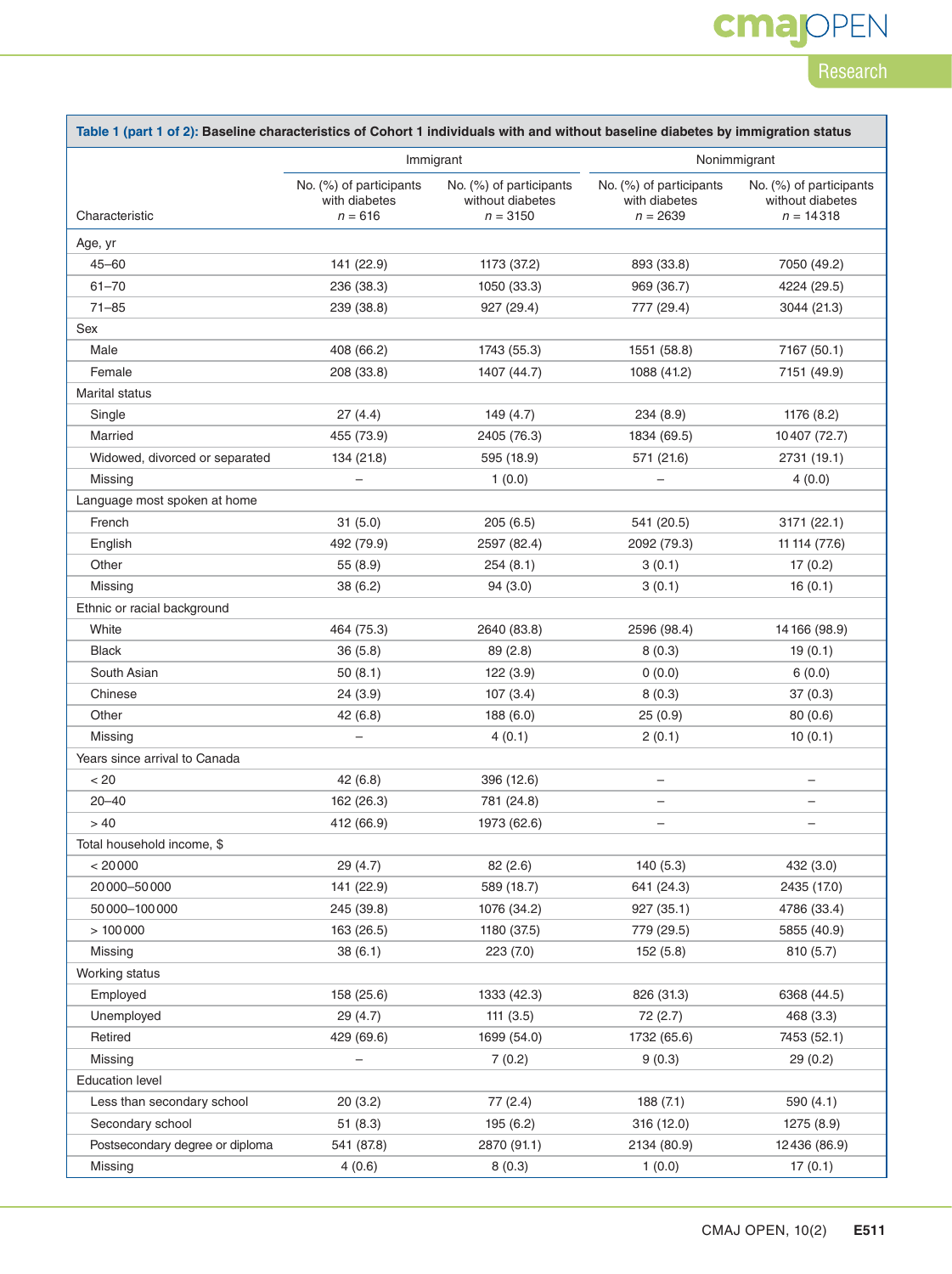### Research

**cmajOPEN** 

| Immigrant<br>No. (%) of participants<br>No. (%) of participants<br>No. (%) of participants<br>No. (%) of participants<br>with diabetes<br>without diabetes<br>with diabetes<br>without diabetes<br>Characteristic<br>$n = 616$<br>$n = 3150$<br>$n = 2639$<br>$n = 14318$<br>Place of residence*<br>58 (9.4)<br>310 (9.8)<br>Rural<br>365 (13.8)<br>1849 (12.9)<br>551 (89.4)<br>Urban<br>2799 (88.9)<br>2239 (84.8)<br>12 303 (85.9)<br>7(1.1)<br>41(1.3)<br>35(1.4)<br>Missing<br>166(1.2)<br>Province<br>Quebec<br>65 (10.6)<br>365 (11.6)<br>536 (20.3)<br>3199 (22.3)<br><b>British Columbia</b><br>189 (30.7)<br>996 (31.6)<br>538 (20.4)<br>2736 (19.1)<br>Ontario<br>169 (27.4)<br>869 (27.6)<br>551 (20.9)<br>2920 (20.4)<br>Other <sup>+</sup><br>193 (31.3)<br>920 (29.2)<br>1014 (38.4)<br>5463 (38.2)<br>Medical conditions‡<br>Living with pain<br>226 (36.7)<br>944 (30.0)<br>1055 (40.0)<br>4260 (29.8)<br><b>Bowel disorders</b><br>41(6.7)<br>227(7.2)<br>224(8.5)<br>1135 (7.9)<br>16(2.6)<br>109(4.1)<br>Arthritis<br>83 (2.6)<br>355(2.5)<br>Heart disease<br>370 (60.1)<br>1007 (32.0)<br>1552 (58.8)<br>4353 (30.4)<br>Kidney disease<br>36(5.8)<br>66 (2.1)<br>111 $(4.2)$<br>292(2.0)<br><b>Stroke</b><br>11(1.8)<br>36(1.1)<br>65(2.5)<br>157(1.1)<br>Cancer<br>95 (15.4)<br>475 (15.1)<br>465 (17.6)<br>2005 (14.0)<br>355 (57.6)<br>1081 (34.3)<br>1530 (58.0)<br>Hypertension<br>4851 (33.9)<br>Anxiety disorder<br>17(2.8)<br>109(3.5)<br>137 (5.2)<br>606 (4.2)<br>Alcohol consumption<br>Never<br>92 (14.9)<br>309(9.8)<br>340 (12.9)<br>1209(8.4)<br>141 (22.9)<br>514 (16.3)<br>608 (23.0)<br>About once a month<br>2255 (15.7)<br>2-4 times a month<br>115 (18.7)<br>588 (22.3)<br>576 (18.3)<br>3160 (22.1)<br>> 2 times a week<br>239 (38.8)<br>1641 (52.1)<br>1031 (39.1)<br>7433 (51.9)<br>Missing<br>29 (4.7)<br>110(3.5)<br>72 (2.7)<br>261 (1.8)<br>Smoking status<br>Nonsmoker<br>297 (48.2)<br>1691 (53.7)<br>1088 (41.2)<br>7184 (50.2)<br>Former smoker<br>275 (44.6)<br>1291 (41.0)<br>1348 (51.1)<br>6029 (42.1)<br>Smoker<br>168 (5.3)<br>44 (7.1)<br>203(7.7)<br>1105(7.7)<br>Sleep quality<br>Satisfied or very satisfied<br>373 (60.6)<br>2014 (63.9)<br>1615 (61.2)<br>9114 (63.7)<br>Neutral<br>388 (14.7)<br>116 (18.8)<br>513 (16.3)<br>2158 (15.1)<br>Dissatisfied or very dissatisfied<br>127 (20.6)<br>617 (19.6)<br>635 (24.1)<br>3038 (21.2)<br>Missing<br>6(0.2)<br>1(0.0)<br>8(0.1)<br>Nutritional risk status<br>Low risk<br>394 (64.0)<br>2256 (71.6)<br>1577 (59.8)<br>10 128 (70.7)<br>High risk<br>201 (32.6)<br>796 (25.3)<br>1008 (38.2)<br>3919 (27.4) | Nonimmigrant |  |  |
|-------------------------------------------------------------------------------------------------------------------------------------------------------------------------------------------------------------------------------------------------------------------------------------------------------------------------------------------------------------------------------------------------------------------------------------------------------------------------------------------------------------------------------------------------------------------------------------------------------------------------------------------------------------------------------------------------------------------------------------------------------------------------------------------------------------------------------------------------------------------------------------------------------------------------------------------------------------------------------------------------------------------------------------------------------------------------------------------------------------------------------------------------------------------------------------------------------------------------------------------------------------------------------------------------------------------------------------------------------------------------------------------------------------------------------------------------------------------------------------------------------------------------------------------------------------------------------------------------------------------------------------------------------------------------------------------------------------------------------------------------------------------------------------------------------------------------------------------------------------------------------------------------------------------------------------------------------------------------------------------------------------------------------------------------------------------------------------------------------------------------------------------------------------------------------------------------------------------------------------------------------------------------------------------------------------------------------------------------------------------------------------------------------------------------------------------------------------------------------------------------------------------------------------------------------------------------------------------------------------------------------|--------------|--|--|
|                                                                                                                                                                                                                                                                                                                                                                                                                                                                                                                                                                                                                                                                                                                                                                                                                                                                                                                                                                                                                                                                                                                                                                                                                                                                                                                                                                                                                                                                                                                                                                                                                                                                                                                                                                                                                                                                                                                                                                                                                                                                                                                                                                                                                                                                                                                                                                                                                                                                                                                                                                                                                               |              |  |  |
|                                                                                                                                                                                                                                                                                                                                                                                                                                                                                                                                                                                                                                                                                                                                                                                                                                                                                                                                                                                                                                                                                                                                                                                                                                                                                                                                                                                                                                                                                                                                                                                                                                                                                                                                                                                                                                                                                                                                                                                                                                                                                                                                                                                                                                                                                                                                                                                                                                                                                                                                                                                                                               |              |  |  |
|                                                                                                                                                                                                                                                                                                                                                                                                                                                                                                                                                                                                                                                                                                                                                                                                                                                                                                                                                                                                                                                                                                                                                                                                                                                                                                                                                                                                                                                                                                                                                                                                                                                                                                                                                                                                                                                                                                                                                                                                                                                                                                                                                                                                                                                                                                                                                                                                                                                                                                                                                                                                                               |              |  |  |
|                                                                                                                                                                                                                                                                                                                                                                                                                                                                                                                                                                                                                                                                                                                                                                                                                                                                                                                                                                                                                                                                                                                                                                                                                                                                                                                                                                                                                                                                                                                                                                                                                                                                                                                                                                                                                                                                                                                                                                                                                                                                                                                                                                                                                                                                                                                                                                                                                                                                                                                                                                                                                               |              |  |  |
|                                                                                                                                                                                                                                                                                                                                                                                                                                                                                                                                                                                                                                                                                                                                                                                                                                                                                                                                                                                                                                                                                                                                                                                                                                                                                                                                                                                                                                                                                                                                                                                                                                                                                                                                                                                                                                                                                                                                                                                                                                                                                                                                                                                                                                                                                                                                                                                                                                                                                                                                                                                                                               |              |  |  |
|                                                                                                                                                                                                                                                                                                                                                                                                                                                                                                                                                                                                                                                                                                                                                                                                                                                                                                                                                                                                                                                                                                                                                                                                                                                                                                                                                                                                                                                                                                                                                                                                                                                                                                                                                                                                                                                                                                                                                                                                                                                                                                                                                                                                                                                                                                                                                                                                                                                                                                                                                                                                                               |              |  |  |
|                                                                                                                                                                                                                                                                                                                                                                                                                                                                                                                                                                                                                                                                                                                                                                                                                                                                                                                                                                                                                                                                                                                                                                                                                                                                                                                                                                                                                                                                                                                                                                                                                                                                                                                                                                                                                                                                                                                                                                                                                                                                                                                                                                                                                                                                                                                                                                                                                                                                                                                                                                                                                               |              |  |  |
|                                                                                                                                                                                                                                                                                                                                                                                                                                                                                                                                                                                                                                                                                                                                                                                                                                                                                                                                                                                                                                                                                                                                                                                                                                                                                                                                                                                                                                                                                                                                                                                                                                                                                                                                                                                                                                                                                                                                                                                                                                                                                                                                                                                                                                                                                                                                                                                                                                                                                                                                                                                                                               |              |  |  |
|                                                                                                                                                                                                                                                                                                                                                                                                                                                                                                                                                                                                                                                                                                                                                                                                                                                                                                                                                                                                                                                                                                                                                                                                                                                                                                                                                                                                                                                                                                                                                                                                                                                                                                                                                                                                                                                                                                                                                                                                                                                                                                                                                                                                                                                                                                                                                                                                                                                                                                                                                                                                                               |              |  |  |
|                                                                                                                                                                                                                                                                                                                                                                                                                                                                                                                                                                                                                                                                                                                                                                                                                                                                                                                                                                                                                                                                                                                                                                                                                                                                                                                                                                                                                                                                                                                                                                                                                                                                                                                                                                                                                                                                                                                                                                                                                                                                                                                                                                                                                                                                                                                                                                                                                                                                                                                                                                                                                               |              |  |  |
|                                                                                                                                                                                                                                                                                                                                                                                                                                                                                                                                                                                                                                                                                                                                                                                                                                                                                                                                                                                                                                                                                                                                                                                                                                                                                                                                                                                                                                                                                                                                                                                                                                                                                                                                                                                                                                                                                                                                                                                                                                                                                                                                                                                                                                                                                                                                                                                                                                                                                                                                                                                                                               |              |  |  |
|                                                                                                                                                                                                                                                                                                                                                                                                                                                                                                                                                                                                                                                                                                                                                                                                                                                                                                                                                                                                                                                                                                                                                                                                                                                                                                                                                                                                                                                                                                                                                                                                                                                                                                                                                                                                                                                                                                                                                                                                                                                                                                                                                                                                                                                                                                                                                                                                                                                                                                                                                                                                                               |              |  |  |
|                                                                                                                                                                                                                                                                                                                                                                                                                                                                                                                                                                                                                                                                                                                                                                                                                                                                                                                                                                                                                                                                                                                                                                                                                                                                                                                                                                                                                                                                                                                                                                                                                                                                                                                                                                                                                                                                                                                                                                                                                                                                                                                                                                                                                                                                                                                                                                                                                                                                                                                                                                                                                               |              |  |  |
|                                                                                                                                                                                                                                                                                                                                                                                                                                                                                                                                                                                                                                                                                                                                                                                                                                                                                                                                                                                                                                                                                                                                                                                                                                                                                                                                                                                                                                                                                                                                                                                                                                                                                                                                                                                                                                                                                                                                                                                                                                                                                                                                                                                                                                                                                                                                                                                                                                                                                                                                                                                                                               |              |  |  |
|                                                                                                                                                                                                                                                                                                                                                                                                                                                                                                                                                                                                                                                                                                                                                                                                                                                                                                                                                                                                                                                                                                                                                                                                                                                                                                                                                                                                                                                                                                                                                                                                                                                                                                                                                                                                                                                                                                                                                                                                                                                                                                                                                                                                                                                                                                                                                                                                                                                                                                                                                                                                                               |              |  |  |
|                                                                                                                                                                                                                                                                                                                                                                                                                                                                                                                                                                                                                                                                                                                                                                                                                                                                                                                                                                                                                                                                                                                                                                                                                                                                                                                                                                                                                                                                                                                                                                                                                                                                                                                                                                                                                                                                                                                                                                                                                                                                                                                                                                                                                                                                                                                                                                                                                                                                                                                                                                                                                               |              |  |  |
|                                                                                                                                                                                                                                                                                                                                                                                                                                                                                                                                                                                                                                                                                                                                                                                                                                                                                                                                                                                                                                                                                                                                                                                                                                                                                                                                                                                                                                                                                                                                                                                                                                                                                                                                                                                                                                                                                                                                                                                                                                                                                                                                                                                                                                                                                                                                                                                                                                                                                                                                                                                                                               |              |  |  |
|                                                                                                                                                                                                                                                                                                                                                                                                                                                                                                                                                                                                                                                                                                                                                                                                                                                                                                                                                                                                                                                                                                                                                                                                                                                                                                                                                                                                                                                                                                                                                                                                                                                                                                                                                                                                                                                                                                                                                                                                                                                                                                                                                                                                                                                                                                                                                                                                                                                                                                                                                                                                                               |              |  |  |
|                                                                                                                                                                                                                                                                                                                                                                                                                                                                                                                                                                                                                                                                                                                                                                                                                                                                                                                                                                                                                                                                                                                                                                                                                                                                                                                                                                                                                                                                                                                                                                                                                                                                                                                                                                                                                                                                                                                                                                                                                                                                                                                                                                                                                                                                                                                                                                                                                                                                                                                                                                                                                               |              |  |  |
|                                                                                                                                                                                                                                                                                                                                                                                                                                                                                                                                                                                                                                                                                                                                                                                                                                                                                                                                                                                                                                                                                                                                                                                                                                                                                                                                                                                                                                                                                                                                                                                                                                                                                                                                                                                                                                                                                                                                                                                                                                                                                                                                                                                                                                                                                                                                                                                                                                                                                                                                                                                                                               |              |  |  |
|                                                                                                                                                                                                                                                                                                                                                                                                                                                                                                                                                                                                                                                                                                                                                                                                                                                                                                                                                                                                                                                                                                                                                                                                                                                                                                                                                                                                                                                                                                                                                                                                                                                                                                                                                                                                                                                                                                                                                                                                                                                                                                                                                                                                                                                                                                                                                                                                                                                                                                                                                                                                                               |              |  |  |
|                                                                                                                                                                                                                                                                                                                                                                                                                                                                                                                                                                                                                                                                                                                                                                                                                                                                                                                                                                                                                                                                                                                                                                                                                                                                                                                                                                                                                                                                                                                                                                                                                                                                                                                                                                                                                                                                                                                                                                                                                                                                                                                                                                                                                                                                                                                                                                                                                                                                                                                                                                                                                               |              |  |  |
|                                                                                                                                                                                                                                                                                                                                                                                                                                                                                                                                                                                                                                                                                                                                                                                                                                                                                                                                                                                                                                                                                                                                                                                                                                                                                                                                                                                                                                                                                                                                                                                                                                                                                                                                                                                                                                                                                                                                                                                                                                                                                                                                                                                                                                                                                                                                                                                                                                                                                                                                                                                                                               |              |  |  |
|                                                                                                                                                                                                                                                                                                                                                                                                                                                                                                                                                                                                                                                                                                                                                                                                                                                                                                                                                                                                                                                                                                                                                                                                                                                                                                                                                                                                                                                                                                                                                                                                                                                                                                                                                                                                                                                                                                                                                                                                                                                                                                                                                                                                                                                                                                                                                                                                                                                                                                                                                                                                                               |              |  |  |
|                                                                                                                                                                                                                                                                                                                                                                                                                                                                                                                                                                                                                                                                                                                                                                                                                                                                                                                                                                                                                                                                                                                                                                                                                                                                                                                                                                                                                                                                                                                                                                                                                                                                                                                                                                                                                                                                                                                                                                                                                                                                                                                                                                                                                                                                                                                                                                                                                                                                                                                                                                                                                               |              |  |  |
|                                                                                                                                                                                                                                                                                                                                                                                                                                                                                                                                                                                                                                                                                                                                                                                                                                                                                                                                                                                                                                                                                                                                                                                                                                                                                                                                                                                                                                                                                                                                                                                                                                                                                                                                                                                                                                                                                                                                                                                                                                                                                                                                                                                                                                                                                                                                                                                                                                                                                                                                                                                                                               |              |  |  |
|                                                                                                                                                                                                                                                                                                                                                                                                                                                                                                                                                                                                                                                                                                                                                                                                                                                                                                                                                                                                                                                                                                                                                                                                                                                                                                                                                                                                                                                                                                                                                                                                                                                                                                                                                                                                                                                                                                                                                                                                                                                                                                                                                                                                                                                                                                                                                                                                                                                                                                                                                                                                                               |              |  |  |
|                                                                                                                                                                                                                                                                                                                                                                                                                                                                                                                                                                                                                                                                                                                                                                                                                                                                                                                                                                                                                                                                                                                                                                                                                                                                                                                                                                                                                                                                                                                                                                                                                                                                                                                                                                                                                                                                                                                                                                                                                                                                                                                                                                                                                                                                                                                                                                                                                                                                                                                                                                                                                               |              |  |  |
|                                                                                                                                                                                                                                                                                                                                                                                                                                                                                                                                                                                                                                                                                                                                                                                                                                                                                                                                                                                                                                                                                                                                                                                                                                                                                                                                                                                                                                                                                                                                                                                                                                                                                                                                                                                                                                                                                                                                                                                                                                                                                                                                                                                                                                                                                                                                                                                                                                                                                                                                                                                                                               |              |  |  |
|                                                                                                                                                                                                                                                                                                                                                                                                                                                                                                                                                                                                                                                                                                                                                                                                                                                                                                                                                                                                                                                                                                                                                                                                                                                                                                                                                                                                                                                                                                                                                                                                                                                                                                                                                                                                                                                                                                                                                                                                                                                                                                                                                                                                                                                                                                                                                                                                                                                                                                                                                                                                                               |              |  |  |
|                                                                                                                                                                                                                                                                                                                                                                                                                                                                                                                                                                                                                                                                                                                                                                                                                                                                                                                                                                                                                                                                                                                                                                                                                                                                                                                                                                                                                                                                                                                                                                                                                                                                                                                                                                                                                                                                                                                                                                                                                                                                                                                                                                                                                                                                                                                                                                                                                                                                                                                                                                                                                               |              |  |  |
|                                                                                                                                                                                                                                                                                                                                                                                                                                                                                                                                                                                                                                                                                                                                                                                                                                                                                                                                                                                                                                                                                                                                                                                                                                                                                                                                                                                                                                                                                                                                                                                                                                                                                                                                                                                                                                                                                                                                                                                                                                                                                                                                                                                                                                                                                                                                                                                                                                                                                                                                                                                                                               |              |  |  |
|                                                                                                                                                                                                                                                                                                                                                                                                                                                                                                                                                                                                                                                                                                                                                                                                                                                                                                                                                                                                                                                                                                                                                                                                                                                                                                                                                                                                                                                                                                                                                                                                                                                                                                                                                                                                                                                                                                                                                                                                                                                                                                                                                                                                                                                                                                                                                                                                                                                                                                                                                                                                                               |              |  |  |
|                                                                                                                                                                                                                                                                                                                                                                                                                                                                                                                                                                                                                                                                                                                                                                                                                                                                                                                                                                                                                                                                                                                                                                                                                                                                                                                                                                                                                                                                                                                                                                                                                                                                                                                                                                                                                                                                                                                                                                                                                                                                                                                                                                                                                                                                                                                                                                                                                                                                                                                                                                                                                               |              |  |  |
|                                                                                                                                                                                                                                                                                                                                                                                                                                                                                                                                                                                                                                                                                                                                                                                                                                                                                                                                                                                                                                                                                                                                                                                                                                                                                                                                                                                                                                                                                                                                                                                                                                                                                                                                                                                                                                                                                                                                                                                                                                                                                                                                                                                                                                                                                                                                                                                                                                                                                                                                                                                                                               |              |  |  |
|                                                                                                                                                                                                                                                                                                                                                                                                                                                                                                                                                                                                                                                                                                                                                                                                                                                                                                                                                                                                                                                                                                                                                                                                                                                                                                                                                                                                                                                                                                                                                                                                                                                                                                                                                                                                                                                                                                                                                                                                                                                                                                                                                                                                                                                                                                                                                                                                                                                                                                                                                                                                                               |              |  |  |
|                                                                                                                                                                                                                                                                                                                                                                                                                                                                                                                                                                                                                                                                                                                                                                                                                                                                                                                                                                                                                                                                                                                                                                                                                                                                                                                                                                                                                                                                                                                                                                                                                                                                                                                                                                                                                                                                                                                                                                                                                                                                                                                                                                                                                                                                                                                                                                                                                                                                                                                                                                                                                               |              |  |  |
|                                                                                                                                                                                                                                                                                                                                                                                                                                                                                                                                                                                                                                                                                                                                                                                                                                                                                                                                                                                                                                                                                                                                                                                                                                                                                                                                                                                                                                                                                                                                                                                                                                                                                                                                                                                                                                                                                                                                                                                                                                                                                                                                                                                                                                                                                                                                                                                                                                                                                                                                                                                                                               |              |  |  |
|                                                                                                                                                                                                                                                                                                                                                                                                                                                                                                                                                                                                                                                                                                                                                                                                                                                                                                                                                                                                                                                                                                                                                                                                                                                                                                                                                                                                                                                                                                                                                                                                                                                                                                                                                                                                                                                                                                                                                                                                                                                                                                                                                                                                                                                                                                                                                                                                                                                                                                                                                                                                                               |              |  |  |
| Missing<br>21(3.4)<br>54 (2.0)<br>98 (3.1)<br>271 (1.9)                                                                                                                                                                                                                                                                                                                                                                                                                                                                                                                                                                                                                                                                                                                                                                                                                                                                                                                                                                                                                                                                                                                                                                                                                                                                                                                                                                                                                                                                                                                                                                                                                                                                                                                                                                                                                                                                                                                                                                                                                                                                                                                                                                                                                                                                                                                                                                                                                                                                                                                                                                       |              |  |  |
| Weight classification§                                                                                                                                                                                                                                                                                                                                                                                                                                                                                                                                                                                                                                                                                                                                                                                                                                                                                                                                                                                                                                                                                                                                                                                                                                                                                                                                                                                                                                                                                                                                                                                                                                                                                                                                                                                                                                                                                                                                                                                                                                                                                                                                                                                                                                                                                                                                                                                                                                                                                                                                                                                                        |              |  |  |
| Normal weight<br>112 (18.2)<br>1193 (37.9)<br>383 (14.5)<br>4827 (33.7)                                                                                                                                                                                                                                                                                                                                                                                                                                                                                                                                                                                                                                                                                                                                                                                                                                                                                                                                                                                                                                                                                                                                                                                                                                                                                                                                                                                                                                                                                                                                                                                                                                                                                                                                                                                                                                                                                                                                                                                                                                                                                                                                                                                                                                                                                                                                                                                                                                                                                                                                                       |              |  |  |
| Overweight<br>248 (40.3)<br>1312 (41.7)<br>967 (36.6)<br>6086 (42.5)                                                                                                                                                                                                                                                                                                                                                                                                                                                                                                                                                                                                                                                                                                                                                                                                                                                                                                                                                                                                                                                                                                                                                                                                                                                                                                                                                                                                                                                                                                                                                                                                                                                                                                                                                                                                                                                                                                                                                                                                                                                                                                                                                                                                                                                                                                                                                                                                                                                                                                                                                          |              |  |  |
| Obese<br>253 (41.1)<br>638 (20.3)<br>1277 (48.4)<br>3365 (23.5)                                                                                                                                                                                                                                                                                                                                                                                                                                                                                                                                                                                                                                                                                                                                                                                                                                                                                                                                                                                                                                                                                                                                                                                                                                                                                                                                                                                                                                                                                                                                                                                                                                                                                                                                                                                                                                                                                                                                                                                                                                                                                                                                                                                                                                                                                                                                                                                                                                                                                                                                                               |              |  |  |
| Missing<br>7(0.2)<br>40(0.3)<br>3(0.5)<br>12(0.5)                                                                                                                                                                                                                                                                                                                                                                                                                                                                                                                                                                                                                                                                                                                                                                                                                                                                                                                                                                                                                                                                                                                                                                                                                                                                                                                                                                                                                                                                                                                                                                                                                                                                                                                                                                                                                                                                                                                                                                                                                                                                                                                                                                                                                                                                                                                                                                                                                                                                                                                                                                             |              |  |  |

\*The place of residence classification (urban or rural) was derived by CLSA based on Statistics Canada's Postal Code Conversion File, which defines rural areas as those with a total population of fewer than 10 000 people.

†Other provinces are Alberta, Manitoba, Nova Scotia, Prince Edward Island, Newfoundland and Labrador, and Saskatchewan.

‡Missing data on medical conditions: living with pain (*n* = 262, 1.3%), bowel disorders (*n* = 49, 0.2%), arthritis (*n* = 168, 0.8%), heart disease (*n* = 27, 0.1%), kidney disease (*n* = 41, 0.2%), stroke (*n* = 35, 0.2%), cancer (*n* = 19, 0.1%), hypertension (*n* = 2472, 11.9%), anxiety disorder (*n* = 25, 0.1%).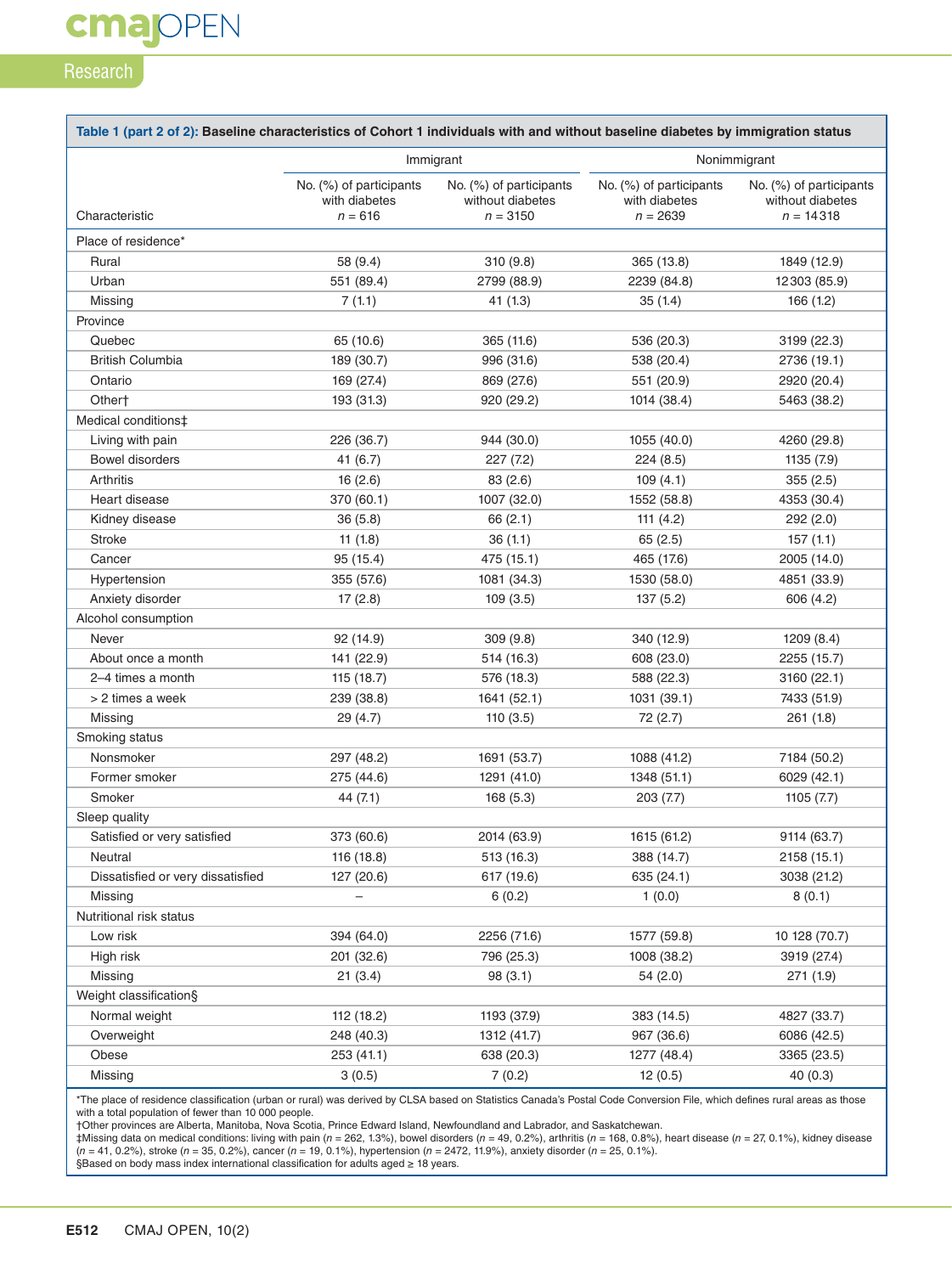| Table 2: Three-year incidence and risk of depression, stratified by immigration and diabetes status                                                                                                                                                                                                                                                               |                         |              |       |                       |                     |  |
|-------------------------------------------------------------------------------------------------------------------------------------------------------------------------------------------------------------------------------------------------------------------------------------------------------------------------------------------------------------------|-------------------------|--------------|-------|-----------------------|---------------------|--|
|                                                                                                                                                                                                                                                                                                                                                                   | No. (%) of participants |              |       | Weighted OR (95% CI)* |                     |  |
|                                                                                                                                                                                                                                                                                                                                                                   |                         | <b>No</b>    |       |                       |                     |  |
| Variable                                                                                                                                                                                                                                                                                                                                                          | Depression              | depression   | Total | Crude                 | Adjusted            |  |
| Immigrant                                                                                                                                                                                                                                                                                                                                                         |                         |              |       |                       |                     |  |
| <b>Diabetes</b>                                                                                                                                                                                                                                                                                                                                                   | 60 (9.7)                | 556 (90.3)   | 616   | $1.19(0.86 - 1.65)$   |                     |  |
| No diabetes                                                                                                                                                                                                                                                                                                                                                       | 265 (8.4)               | 2885 (91.6)  | 3150  |                       |                     |  |
| Nonimmigrant                                                                                                                                                                                                                                                                                                                                                      |                         |              |       |                       |                     |  |
| <b>Diabetes</b>                                                                                                                                                                                                                                                                                                                                                   | 279 (10.6)              | 2360 (89.4)  | 2639  | $1.35(1.15 - 1.57)$   |                     |  |
| No diabetes                                                                                                                                                                                                                                                                                                                                                       | 1200(8.4)               | 13035 (91.6) | 14318 |                       |                     |  |
| Diabetes y, no diabetes                                                                                                                                                                                                                                                                                                                                           |                         |              |       |                       | $1.18(1.01 - 1.37)$ |  |
| Interaction effect of immigration<br>status and diabetes at baseline                                                                                                                                                                                                                                                                                              |                         |              |       |                       |                     |  |
| Immigrant with diabetes v.<br>immigrant without diabetes                                                                                                                                                                                                                                                                                                          |                         |              |       |                       | $1.12(0.80 - 1.56)$ |  |
| Immigrant with diabetes v.<br>nonimmigrant with diabetes                                                                                                                                                                                                                                                                                                          |                         |              |       |                       | $1.01(0.72 - 1.41)$ |  |
| Immigrant without diabetes v.<br>nonimmigrant without diabetes                                                                                                                                                                                                                                                                                                    |                         |              |       |                       | $1.15(0.98 - 1.35)$ |  |
| Nonimmigrant with diabetes v.<br>nonimmigrant without diabetes                                                                                                                                                                                                                                                                                                    |                         |              |       |                       | $1.27(1.08 - 1.49)$ |  |
| Note: $CI = confidence$ interval, $OR = odds$ ratio.<br>*The model included all the variables listed in Appendix 1, Table 1. Immigration status, sex and age were forced in all models. We removed other<br>variables that were not significant $(n \le 0.5)$ which did not affect the Bayesian Information Criterion upon inclusion and which did not modify the |                         |              |       |                       |                     |  |

variables that were not significant (*p* > 0.5), which did not affect the Bayesian Information Criterion upon inclusion and which did not modify the effect of the main exposure variable by more than 10%. Survey weights were provided by the Canadian Longitudinal Study on Aging. The full model is available in Appendix 1, Table 2.

#### **Depression at baseline and risk of diabetes at 3 years**

Cohort 2 included 22 054 individuals (Figure 1), including 3913 (17.7%) immigrants (Table 3). Among immigrants, 762 (19.5%) had depression at baseline, compared with 3797 (20.9%) nonimmigrants. In general, baseline characteristics between individuals with or without baseline depression were similar in immigrants and in nonimmigrants (Appendix 1, Table 4).

Overall, 311 (6.8%) individuals with depression at baseline developed diabetes, compared with 837 (4.8%) of those without depression (Table 4). Among immigrants and nonimmigrants, respectively, 54 (7.1%) and 257 (6.8%) of those with depression at baseline developed diabetes, compared with 144 (4.6%) and 693 (4.8%) of those without depression at baseline.

In multivariable logistic regression models (Table 4), those with depression at baseline had 43% higher odds to develop diabetes than those without depression (adjusted OR 1.43, 95% CI 1.21–1.68). Among nonimmigrants, depression was associated with 39% increased odds of diabetes (adjusted OR 1.39, 95% CI 1.16–1.68); among immigrants, depression was associated with a 60% increased odds of diabetes (adjusted OR 1.60, 95% CI 1.08–2.37).

Overall, diabetes at 3 years was associated with being male, being younger (45–60 v. 71–85 yr), having hypertension, having heart disease, high waist circumference and weight change (v. same weight) (Appendix 1, Table 3).

Results of both sensitivity analyses were similar to those of the main analyses (Appendix 1, Table 2, Table 5, Table 6).

#### **Interpretation**

Our study provides evidence for a bidirectional association between diabetes and depression in the population aged 45 years and older. Overall, diabetes at baseline was associated with an increased risk of depression at 3-year followup, and depression at baseline was associated with an increased risk of diabetes at 3-year follow-up. In general, immigration status did not modify these risks in either direction. Specifically, although depression was associated with 39% and 60% increased odds of diabetes among nonimmigrants and immigrants, respectively, the overlapping 95% CIs did not suggest a conclusive modifying effect by immigration status. Moreover, although diabetes at baseline was associated with 27% increased odds of depression among nonimmigrants and a nonsignificant increase by 12% among immigrants, a modification effect by immigration status could not be concluded.

We had expected to observe differences in the bidirectional relation between diabetes and depression by immigration status because of the complex social determinants of health and stressors<sup>29</sup> that immigrants live with and how these may potentially be associated with low-grade inflammation.64–66 The lack of effect modification by immigration status in the diabetes–depression relation in our study may perhaps be explained by the resilience of immigrants in their dynamic process of positive adaptation.<sup>24,67</sup>

Research

**cma** OPEN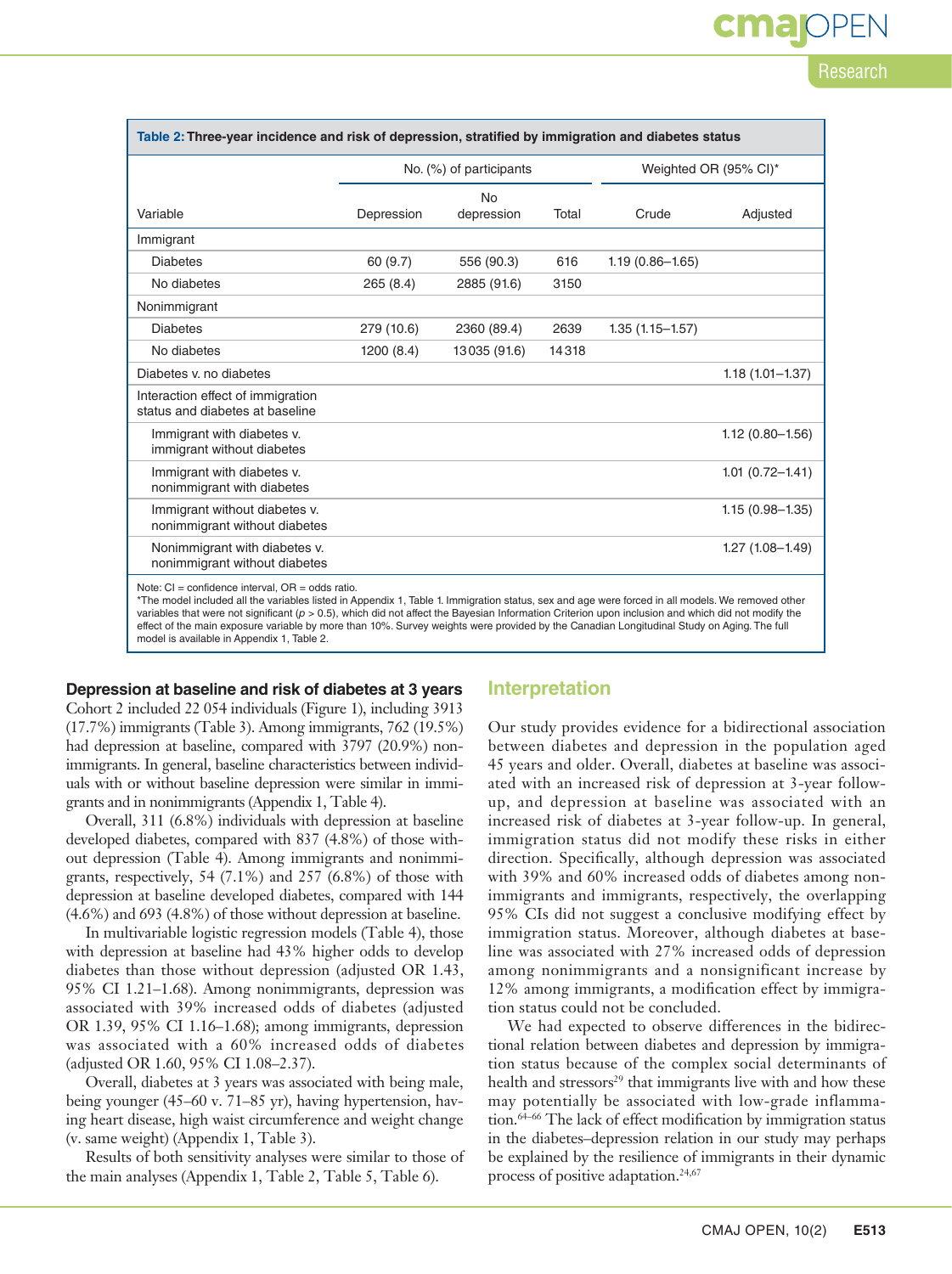## **cmajOPEN**

### **Research**

| Table 3 (part 1 of 2): Baseline characteristics of Cohort 2 individuals with and without depression by immigration status |                                                         |                                                             |                                                          |                                                              |  |  |
|---------------------------------------------------------------------------------------------------------------------------|---------------------------------------------------------|-------------------------------------------------------------|----------------------------------------------------------|--------------------------------------------------------------|--|--|
|                                                                                                                           |                                                         | Immigrant                                                   | Nonimmigrant                                             |                                                              |  |  |
| Characteristic                                                                                                            | No. (%) of participants<br>with depression<br>$n = 762$ | No. (%) of participants<br>without depression<br>$n = 3151$ | No. (%) of participants<br>with depression<br>$n = 3797$ | No. (%) of participants<br>without depression<br>$n = 14344$ |  |  |
|                                                                                                                           |                                                         |                                                             |                                                          |                                                              |  |  |
| Age, yr<br>$45 - 60$                                                                                                      |                                                         |                                                             |                                                          |                                                              |  |  |
|                                                                                                                           | 325(42.7)                                               | 1173 (37.2)                                                 | 1941 (51.1)                                              | 7053 (49.2)                                                  |  |  |
| $61 - 70$<br>$71 - 85$                                                                                                    | 235 (30.8)                                              | 1048 (33.3)                                                 | 1087 (28.6)                                              | 4228 (29.5)                                                  |  |  |
|                                                                                                                           | 202 (26.5)                                              | 930 (29.5)                                                  | 769 (20.3)                                               | 3063 (21.4)                                                  |  |  |
| Sex                                                                                                                       |                                                         |                                                             |                                                          |                                                              |  |  |
| Male                                                                                                                      | 266 (34.9)                                              | 1741 (55.3)                                                 | 1351 (35.6)                                              | 7175 (50.0)                                                  |  |  |
| Female                                                                                                                    | 496 (65.1)                                              | 1410 (44.7)                                                 | 2446 (64.4)                                              | 7169 (50.0)                                                  |  |  |
| <b>Marital status</b>                                                                                                     |                                                         |                                                             |                                                          |                                                              |  |  |
| Single                                                                                                                    | 68 (8.9)                                                | 149 (4.7)                                                   | 485 (12.8)                                               | 1178 (8.2)                                                   |  |  |
| Married                                                                                                                   | 465 (61.0)                                              | 2403 (76.3)                                                 | 2223 (58.5)                                              | 10417 (72.6)                                                 |  |  |
| Widowed, divorced or separated                                                                                            | 227 (29.8)                                              | 598 (19.0)                                                  | 1088 (28.7)                                              | 2745 (19.1)                                                  |  |  |
| Missing                                                                                                                   | 2(0.3)                                                  | 1(0.0)                                                      | 1(0.0)                                                   | 4(0.0)                                                       |  |  |
| Language most spoken at home                                                                                              |                                                         |                                                             |                                                          |                                                              |  |  |
| French                                                                                                                    | 65(8.5)                                                 | 205(6.5)                                                    | 925 (24.4)                                               | 3174 (22.1)                                                  |  |  |
| English                                                                                                                   | 597 (78.3)                                              | 2598 (82.5)                                                 | 2861 (75.3)                                              | 11 137 (77.6)                                                |  |  |
| Other                                                                                                                     | 58 (7.6)                                                | 254(8.1)                                                    | 7(0.2)                                                   | 17(0.1)                                                      |  |  |
| Missing                                                                                                                   | 42(5.5)                                                 | 94 (3.0)                                                    | 4(0.1)                                                   | 16(0.1)                                                      |  |  |
| Ethnic or racial background                                                                                               |                                                         |                                                             |                                                          |                                                              |  |  |
| White                                                                                                                     | 629 (82.5)                                              | 2641 (83.8)                                                 | 3758 (99.0)                                              | 14 191 (98.9)                                                |  |  |
| <b>Black</b>                                                                                                              | 24(3.1)                                                 | 89 (2.8)                                                    | 8(0.2)                                                   | 19(0.1)                                                      |  |  |
| South Asian                                                                                                               | 36 (4.7)                                                | 122(3.9)                                                    | 2(0.1)                                                   | 6(0.0)                                                       |  |  |
| Chinese                                                                                                                   | 17(2.2)                                                 | 107(3.4)                                                    | 7(0.2)                                                   | 37(0.3)                                                      |  |  |
| Other                                                                                                                     | 53 (7.0)                                                | 188 (6.0)                                                   | 20(0.5)                                                  | 81(0.6)                                                      |  |  |
| Missing                                                                                                                   | 3(0.4)                                                  | 4 (0.1)                                                     | 2(0.1)                                                   | 10(0.1)                                                      |  |  |
| Years since arrival to Canada                                                                                             |                                                         |                                                             |                                                          |                                                              |  |  |
| < 20                                                                                                                      | 112 (14.7)                                              | 395 (12.5)                                                  | $\overline{\phantom{0}}$                                 |                                                              |  |  |
| $20 - 40$                                                                                                                 | 190 (24.9)                                              | 783 (24.8)                                                  | —                                                        |                                                              |  |  |
| >40                                                                                                                       | 460 (60.4)                                              | 1973 (62.6)                                                 | $\qquad \qquad -$                                        |                                                              |  |  |
| Total household income, \$                                                                                                |                                                         |                                                             |                                                          |                                                              |  |  |
| < 20000                                                                                                                   | 57 (7.5)                                                | 82(2.6)                                                     | 332 (8.7)                                                | 436 (3.0)                                                    |  |  |
| 20 000 - 50 000                                                                                                           | 208 (27.3)                                              | 591 (18.8)                                                  | 923 (24.3)                                               | 2443 (17.0)                                                  |  |  |
| 50000-100000                                                                                                              | 246 (32.3)                                              | 1075 (34.1)                                                 | 1217 (32.1)                                              | 4794 (33.4)                                                  |  |  |
| >100000                                                                                                                   | 194 (25.5)                                              | 1180 (37.4)                                                 | 1088 (28.7)                                              | 5854 (40.8)                                                  |  |  |
| Missing                                                                                                                   | 57 (7.5)                                                | 223(7.1)                                                    | 237(6.2)                                                 | 817(5.7)                                                     |  |  |
| Working status                                                                                                            |                                                         |                                                             |                                                          |                                                              |  |  |
| Employed                                                                                                                  | 297 (39.0)                                              | 1332 (42.3)                                                 | 1510 (39.8)                                              | 6373 (44.4)                                                  |  |  |
| Unemployed                                                                                                                | 71 (9.3)                                                | 111(3.5)                                                    | 313(8.2)                                                 | 468 (3.3)                                                    |  |  |
| Retired                                                                                                                   | 393 (51.6)                                              | 1701 (54.0)                                                 | 1964 (51.7)                                              | 7474 (52.1)                                                  |  |  |
| Missing                                                                                                                   | 1(0.1)                                                  | 7(0.2)                                                      | 10(0.3)                                                  | 29(0.2)                                                      |  |  |
| <b>Education level</b>                                                                                                    |                                                         |                                                             |                                                          |                                                              |  |  |
| Less than secondary school                                                                                                | 30(3.9)                                                 | 76 (2.4)                                                    | 260 (6.8)                                                | 595 (4.1)                                                    |  |  |
| Secondary school                                                                                                          | 64 (8.4)                                                | 196 (6.2)                                                   | 367 (9.7)                                                | 1278 (8.9)                                                   |  |  |
| Postsecondary degree or diploma                                                                                           | 664 (87.1)                                              | 2871 (91.1)                                                 | 3166 (83.4)                                              | 12454 (86.8)                                                 |  |  |
| Missing                                                                                                                   | 4(0.5)                                                  | 8(0.3)                                                      | 4(0.1)                                                   | 17(0.1)                                                      |  |  |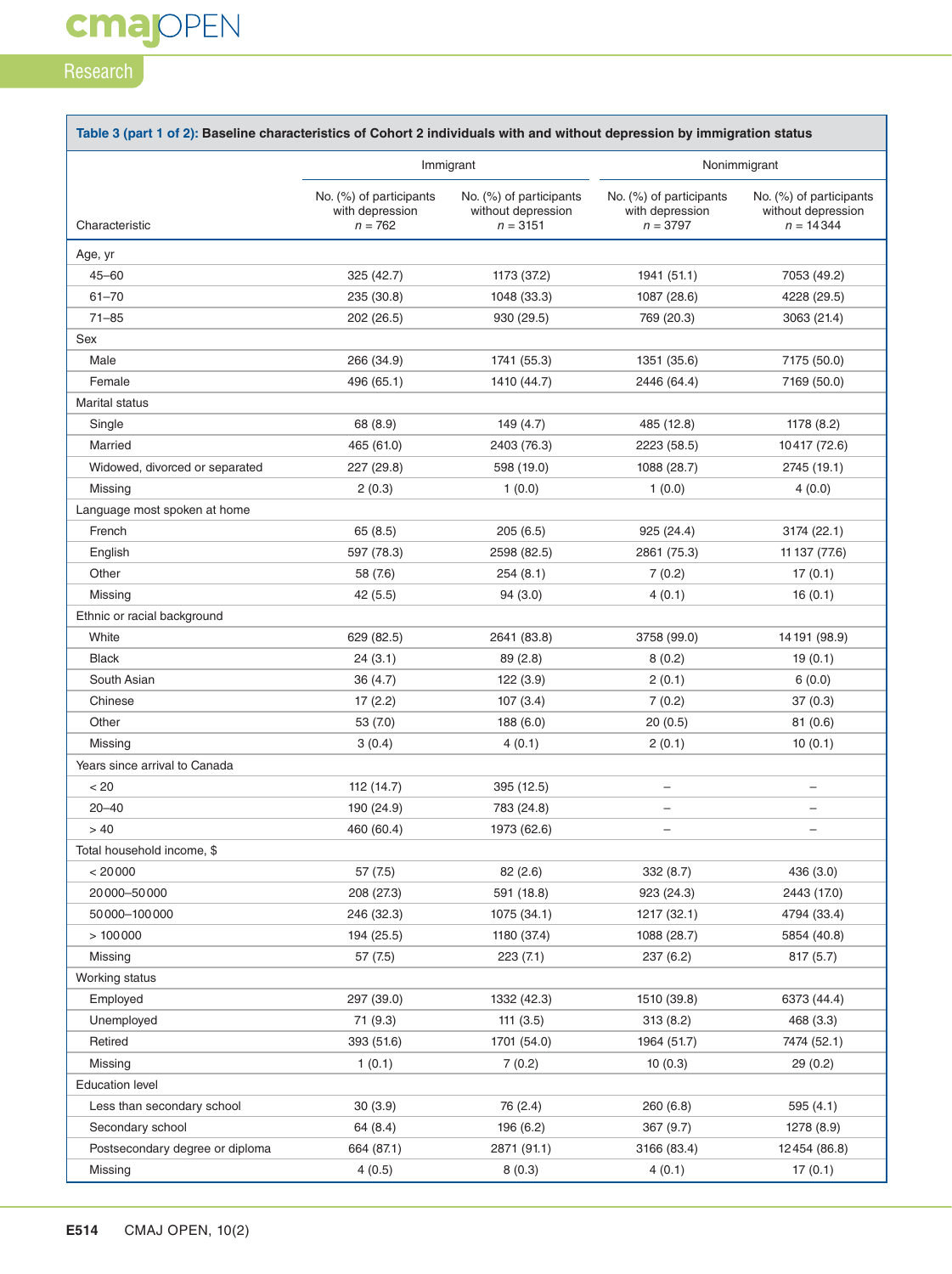## **cmajOPEN**

### Research

┓

| Table 3 (part 2 of 2): Baseline characteristics of Cohort 2 individuals with and without depression by immigration status |                                                         |                                                             |                                                          |                                                              |  |  |  |
|---------------------------------------------------------------------------------------------------------------------------|---------------------------------------------------------|-------------------------------------------------------------|----------------------------------------------------------|--------------------------------------------------------------|--|--|--|
|                                                                                                                           |                                                         | Immigrant                                                   | Nonimmigrant                                             |                                                              |  |  |  |
| Characteristic                                                                                                            | No. (%) of participants<br>with depression<br>$n = 762$ | No. (%) of participants<br>without depression<br>$n = 3151$ | No. (%) of participants<br>with depression<br>$n = 3797$ | No. (%) of participants<br>without depression<br>$n = 14344$ |  |  |  |
| Place of residence*                                                                                                       |                                                         |                                                             |                                                          |                                                              |  |  |  |
| Rural                                                                                                                     | 75 (9.8)                                                | 310(9.8)                                                    | 453 (11.9)                                               | 1850 (12.9)                                                  |  |  |  |
| Urban                                                                                                                     | 674 (88.5)                                              | 2800 (88.9)                                                 | 3293 (86.7)                                              | 12328 (85.9)                                                 |  |  |  |
| Missing                                                                                                                   | 13(1.7)                                                 | 41 (1.3)                                                    | 51(1.3)                                                  | 166 (1.2)                                                    |  |  |  |
| Province                                                                                                                  |                                                         |                                                             |                                                          |                                                              |  |  |  |
| Quebec                                                                                                                    | 111 (14.6)                                              | 365 (11.6)                                                  | 922 (24.3)                                               | 3204 (22.3)                                                  |  |  |  |
| <b>British Columbia</b>                                                                                                   | 227 (29.8)                                              | 995 (31.6)                                                  | 665 (17.5)                                               | 2735 (19.1)                                                  |  |  |  |
| Ontario                                                                                                                   | 223 (29.3)                                              | 872 (27.7)                                                  | 855 (22.5)                                               | 2921 (20.4)                                                  |  |  |  |
| Other†                                                                                                                    | 201 (26.4)                                              | 919 (29.2)                                                  | 1355 (35.7)                                              | 5484 (38.2)                                                  |  |  |  |
| Medical conditions‡                                                                                                       |                                                         |                                                             |                                                          |                                                              |  |  |  |
| Living with pain                                                                                                          | 366 (48.0)                                              | 945 (30.0)                                                  | 1904 (50.1)                                              | 4267 (29.7)                                                  |  |  |  |
| <b>Bowel disorders</b>                                                                                                    | 105 (13.8)                                              | 227(7.2)                                                    | 582 (15.3)                                               | 1136 (7.9)                                                   |  |  |  |
| Arthritis                                                                                                                 | 28(3.7)                                                 | 83(2.6)                                                     | 160(4.2)                                                 | 354(2.5)                                                     |  |  |  |
| Heart disease                                                                                                             | 280 (36.7)                                              | 1009 (32.0)                                                 | 1442 (38.0)                                              | 4364 (30.4)                                                  |  |  |  |
| Kidney disease                                                                                                            | 17(2.2)                                                 | 67(2.1)                                                     | 109 (2.9)                                                | 294(2.0)                                                     |  |  |  |
| <b>Stroke</b>                                                                                                             | 15(2.0)                                                 | 37(1.2)                                                     | 67(1.8)                                                  | 157(1.1)                                                     |  |  |  |
| Cancer                                                                                                                    | 117 (15.4)                                              | 474 (15.0)                                                  | 573(15.1)                                                | 2012 (14.0)                                                  |  |  |  |
| Hypertension                                                                                                              | 283 (37.1)                                              | 1080 (34.3)                                                 | 1457 (38.4)                                              | 4870 (34.0)                                                  |  |  |  |
| Anxiety disorder                                                                                                          | 119 (15.6)                                              | 109(3.5)                                                    | 919 (24.2)                                               | 611 (4.3)                                                    |  |  |  |
| Alcohol consumption                                                                                                       |                                                         |                                                             |                                                          |                                                              |  |  |  |
| Never                                                                                                                     | 101 (13.3)                                              | 310(9.8)                                                    | 528 (13.9)                                               | 1218(8.5)                                                    |  |  |  |
| About once a month                                                                                                        | 171 (22.4)                                              | 512 (16.2)                                                  | 756 (19.9)                                               | 2259 (15.7)                                                  |  |  |  |
| 2-4 times a month                                                                                                         | 150 (19.7)                                              | 574 (18.2)                                                  | 827 (21.8)                                               | 3166 (22.1)                                                  |  |  |  |
| > 2 times a week                                                                                                          | 310 (40.7)                                              | 1645 (52.2)                                                 | 1625 (42.8)                                              | 7436 (51.8)                                                  |  |  |  |
| Missing                                                                                                                   | 30(3.9)                                                 | 110(3.5)                                                    | 61 (1.6)                                                 | 265(1.8)                                                     |  |  |  |
| Smoking status                                                                                                            |                                                         |                                                             |                                                          |                                                              |  |  |  |
| Nonsmoker                                                                                                                 | 377 (49.5)                                              | 1690 (53.6)                                                 | 1644 (43.3)                                              | 7200 (50.2)                                                  |  |  |  |
| Former smoker                                                                                                             | 315 (41.3)                                              | 1293 (41.0)                                                 | 1690 (44.5)                                              | 6040 (42.1)                                                  |  |  |  |
| Smoker                                                                                                                    | 70 (9.2)                                                | 168(5.3)                                                    | 463 (12.2)                                               | 1104(7.7)                                                    |  |  |  |
| Sleep quality                                                                                                             |                                                         |                                                             |                                                          |                                                              |  |  |  |
| Satisfied or very satisfied                                                                                               | 339 (44.5)                                              | 2014 (63.9)                                                 | 1692 (44.6)                                              | 9133 (63.7)                                                  |  |  |  |
| Neutral                                                                                                                   | 132 (17.3)                                              | 513 (16.3)                                                  | 588 (15.5)                                               | 2162 (15.1)                                                  |  |  |  |
| Dissatisfied or very dissatisfied                                                                                         | 291 (38.2)                                              | 618 (19.6)                                                  | 1512 (39.8)                                              | 3041 (21.2)                                                  |  |  |  |
| Missing                                                                                                                   |                                                         | 6(0.2)                                                      | 5(0.1)                                                   | 8(0.1)                                                       |  |  |  |
| Nutritional risk status                                                                                                   |                                                         |                                                             |                                                          |                                                              |  |  |  |
| Low risk                                                                                                                  | 381 (50.0)                                              | 2256 (71.6)                                                 | 1772 (46.7)                                              | 10 147 (70.7)                                                |  |  |  |
| High risk                                                                                                                 | 356 (46.7)                                              | 797 (25.3)                                                  | 1941 (51.1)                                              | 3924 (27.4)                                                  |  |  |  |
| Missing                                                                                                                   | 25(3.3)                                                 | 98 (3.1)                                                    | 84 (2.2)                                                 | 273 (1.9)                                                    |  |  |  |
| Weight classification§                                                                                                    |                                                         |                                                             |                                                          |                                                              |  |  |  |
| Normal weight                                                                                                             | 264 (34.6)                                              | 1194 (37.9)                                                 | 1205 (31.7)                                              | 4838 (33.7)                                                  |  |  |  |
| Overweight                                                                                                                | 310 (40.7)                                              | 1313 (41.7)                                                 | 1423 (37.5)                                              | 6094 (42.5)                                                  |  |  |  |
| Obese                                                                                                                     | 184 (24.1)                                              | 637 (20.2)                                                  | 1144 (30.1)                                              | 3372 (23.5)                                                  |  |  |  |
| Missing                                                                                                                   | 4(0.5)                                                  | 7(0.2)                                                      | 25(0.7)                                                  | 40(0.3)                                                      |  |  |  |

\*The place of residence classification (urban or rural) was derived by CLSA based on Statistics Canada's Postal Code Conversion File, which defines rural areas as those with a total population of fewer than 10000 people.

†Other provinces are Alberta, Manitoba, Nova Scotia, Prince Edward Island, Newfoundland and Labrador, and Saskatchewan.

‡Missing data on medical conditions: living with pain (*n* = 293, 1.3%), bowel disorders (*n* = 51, 0.2%), arthritis (*n* = 197, 0.9%), heart disease (*n* = 33, 0.1%), kidney disease<br>(*n* = 44, 0.2%), stroke (*n* = 37, 0.

Г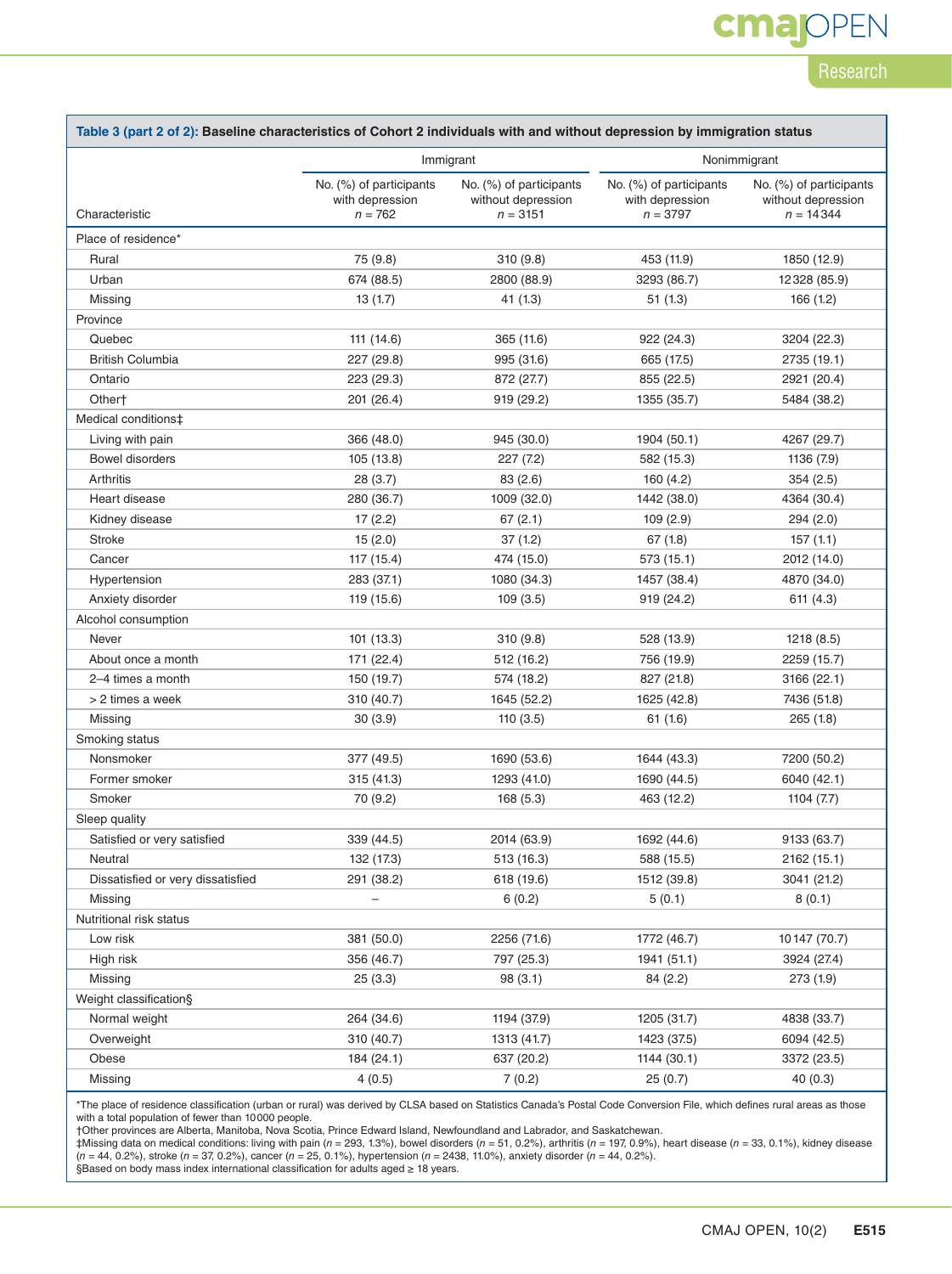## **Research**

**cmajoPEN** 

| Table 4: Three-year incidence and risk of diabetes, stratified by immigration and depression status                                                                                                                                                                                                                                                                                                                                                                                                                                                           |                         |               |        |                       |                     |  |
|---------------------------------------------------------------------------------------------------------------------------------------------------------------------------------------------------------------------------------------------------------------------------------------------------------------------------------------------------------------------------------------------------------------------------------------------------------------------------------------------------------------------------------------------------------------|-------------------------|---------------|--------|-----------------------|---------------------|--|
|                                                                                                                                                                                                                                                                                                                                                                                                                                                                                                                                                               | No. (%) of participants |               |        | Weighted OR (95% CI)* |                     |  |
| Variable                                                                                                                                                                                                                                                                                                                                                                                                                                                                                                                                                      | <b>Diabetes</b>         | No diabetes   | Total  | Crude                 | Adjusted            |  |
| Immigrant                                                                                                                                                                                                                                                                                                                                                                                                                                                                                                                                                     |                         |               |        |                       |                     |  |
| Depression                                                                                                                                                                                                                                                                                                                                                                                                                                                                                                                                                    | 54 (7.1)                | 708 (92.9)    | 762    | $1.66(1.16 - 2.39)$   |                     |  |
| No depression                                                                                                                                                                                                                                                                                                                                                                                                                                                                                                                                                 | 144 (4.6)               | 2970 (95.4)   | 3151   |                       |                     |  |
| Nonimmigrant                                                                                                                                                                                                                                                                                                                                                                                                                                                                                                                                                  |                         |               |        |                       |                     |  |
| Depression                                                                                                                                                                                                                                                                                                                                                                                                                                                                                                                                                    | 257(6.8)                | 3540 (93.2)   | 3797   | $1.55(1.31 - 1.82)$   |                     |  |
| No depression                                                                                                                                                                                                                                                                                                                                                                                                                                                                                                                                                 | 693 (4.8)               | 13 651 (95.2) | 14 344 |                       |                     |  |
| Depression v. no depression                                                                                                                                                                                                                                                                                                                                                                                                                                                                                                                                   |                         |               |        |                       | $1.43(1.21 - 1.68)$ |  |
| Interaction effect of immigrant status and<br>depression at baseline                                                                                                                                                                                                                                                                                                                                                                                                                                                                                          |                         |               |        |                       |                     |  |
| Immigrant with depression v.<br>immigrant without depression                                                                                                                                                                                                                                                                                                                                                                                                                                                                                                  |                         |               |        |                       | $1.60(1.08 - 2.37)$ |  |
| Immigrant with depression v.<br>nonimmigrant without depression                                                                                                                                                                                                                                                                                                                                                                                                                                                                                               |                         |               |        |                       | $1.10(0.76 - 1.58)$ |  |
| Immigrant without depression v.<br>nonimmigrant without depression                                                                                                                                                                                                                                                                                                                                                                                                                                                                                            |                         |               |        |                       | $0.96(0.76 - 1.21)$ |  |
| Nonimmigrant with depression v.<br>nonimmigrant without depression                                                                                                                                                                                                                                                                                                                                                                                                                                                                                            |                         |               |        |                       | $1.39(1.16 - 1.68)$ |  |
| Note: $CI = confidence$ interval, $OR = odds$ ratio.<br>*The model included all the variables listed in Appendix 1, Table 3. Immigration status, sex and age were forced in all models. We removed other<br>variables that were not significant ( $p > 0.5$ ), which did not affect the Bayesian Information Criterion upon inclusion and which did not modify the effect<br>of the main exposure variable by more than 10%. Survey weights were provided by the Canadian Longitudinal Study on Aging. The full model is<br>available in Appendix 1, Table 2. |                         |               |        |                       |                     |  |

We did not find any published study that assessed depression incidence in immigrants and nonimmigrants with or without diabetes. Results from 2 meta-analyses evaluating the association between diabetes and depression incidence found a 24% increased risk of depression among people with diabetes, similar to our finding for immigrants and nonimmigrants combined.<sup>68,69</sup> Higher risks of depression were also reported, with increased risks of macrovascular and microvascular complications of diabetes.70 However, this could not be investigated in our study as diabetes complications were not specifically available in our data.

We found that nonimmigrants with diabetes were at 27% increased odds of depression at 3 years, whereas we did not observe a significant difference among immigrants. Most of the immigrants in our cohorts were white and had resided in Canada for more than 20 years, which may explain the lack of association.<sup>71</sup>

In our study, the 43% increased risk of developing diabetes in individuals with depression is close to the 34% increase in pooled risk reported by a meta-analysis.<sup>69</sup> The meta-analysis included cohort, cross-sectional and case–control studies that considered both prevalent and incident diabetes, in contrast to our study, which considered only incident diabetes. The increased risk of diabetes among people with depression has been attributed to lack of compliance with dietary and weight loss recommendations.72 Furthermore, antidepressant use may affect cortisol pathways that stimulate weight gain, and in turn lead to diabetes.<sup>32,33</sup> Risk factors for diabetes in our study were similar to those reported in other studies.<sup>73,74</sup>

Among individuals older than 45 years, regardless of immigration status, we suggest that clinicians screen for depression in those with diabetes and for diabetes in those with depression as early detection may prevent complications. This suggestion is supported by the Canadian Collaboration for Immigrant and Refugee Health clinical guideline.1,75

#### **Limitations**

Strengths of our study include the use of high-quality data from the carefully designed, longitudinal, population-based CLSA database. Our study also used a longitudinal design and direct measurement of depressive symptoms (CES-D-10) or treatment for depression, and diabetes (self-reported diagnosis and  $HbA_{1c}$ at baseline). Nonetheless, it has some limitations. Although we used survey weights in our analyses, participation bias cannot be ruled out.76 In addition, the CES-D-10 tool and the definition of diabetes use self-reported information that come with measuring errors and information bias.<sup>77</sup> These errors may have differed between immigrants and nonimmigrants because of possible language barriers and culture-related social desirability.<sup>78</sup> Furthermore, diabetes at follow-up was identified by self-report only because CLSA laboratory data were not available at that time point. However, this likely did not affect our results because the proportion of people identified as having diabetes solely by laboratory data is expected to be very small (about 2% at baseline). Information on complications of diabetes was not available in the database; poor glycemic control<sup>79</sup> and increased risk of complications<sup>70</sup> may increase the risk of depression.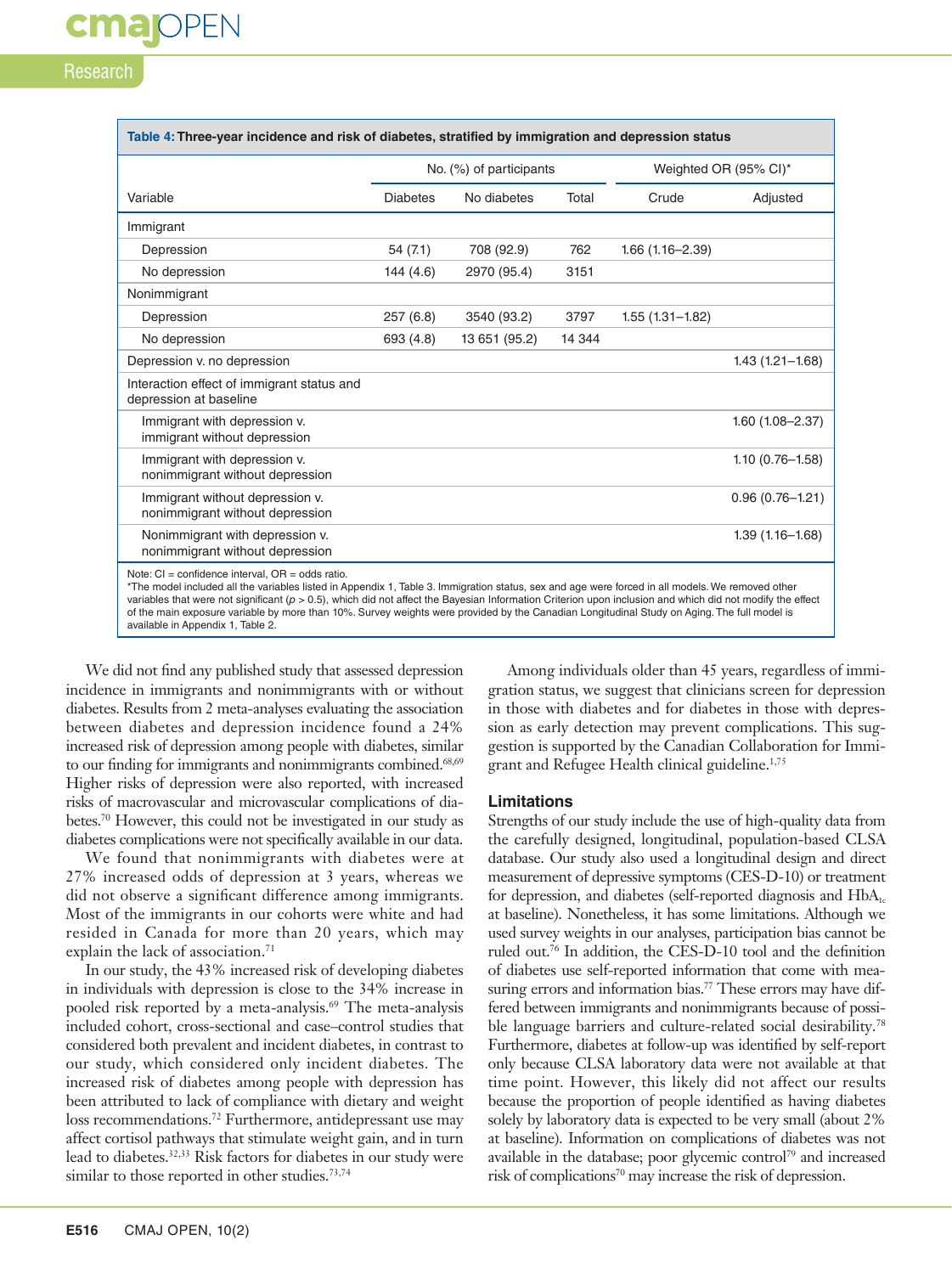## **cmajoPEN**

#### Research

We did not differentiate by diabetes type because about half of participants declared not knowing their diabetes type (reported neither type 1 nor type 2) and only 2.6% at baseline and 0.6% in follow-up of people with diabetes at these time points declared having type 1 diabetes. Around 87% and 63% of immigrants in our cohort were in Canada for more than 20 years and over 40 years, respectively. Therefore, generalizability of our results to recently arrived immigrants should be done with caution. Despite the large overall sample size, confidence intervals for interaction effects were wide, and thus modest effect modification cannot be ruled out.

Finally, a small number (1.5%) of the CLSA participants were not white, and hence, we were unable to evaluate ethnic subgroups. $2-4,69$  The proportion of immigrants and nonimmigrants in our study who were not white  $(n = 1140, 4.1\%)$  was lower than the proportion of visible minorities in Canada (19.1%) reported in 2011.80 Population cohorts are based on voluntary participation and participants may be different from nonparticipants.<sup>81</sup> However, our study lacks information on nonparticipants, and generalizability of our results to visible minority groups should be done with caution.<sup>82</sup>

#### **Conclusion**

We found an overall bidirectional association between diabetes and depression that was not significantly modified by immigration status. Although the association between diabetes and depression was statistically significant in both directions among nonimmigrants, only one direction (depression predicting diabetes) was statistically significant among immigrants. Future studies should investigate the bidirectional association of diabetes and depression among recently arrived immigrants and those of visible minority groups.

#### **References**

- 1. Pottie K, Greenaway C, Feightner J, et al.; Canadian Collaboration for Immigrant and Refugee Health. Evidence-based clinical guidelines for immigrants and refugees. *CMAJ* 2011;183:E824-925.
- Rotella F, Mannucci E. Depression as a risk factor for diabetes: a meta-analysis of longitudinal studies. *J Clin Psychiatry* 2013;74:31-7.
- 3. Mezuk B, Eaton WW, Albrecht S, et al. Depression and type 2 diabetes over the lifespan: a meta-analysis. *Diabetes Care* 2008;31:2383-90.
- 4. Alzoubi A, Abunaser R, Khassawneh A, et al. The bidirectional relationship between diabetes and depression: a literature review. *Korean J Fam Med* 2018;39:137-46.
- 5. Renn BN, Feliciano L, Segal DL. The bidirectional relationship of depression and diabetes: a systematic review. *Clin Psychol Rev* 2011;31:1239-46.
- 6. Kim MT, Kim KB, Ko J, et al. Role of depression in diabetes management in an ethnic minority population: a case of Korean Americans with type 2 diabetes. *BMJ Open Diabetes Res Care* 2017;5:e000337.
- 7. Meng Z, Molyneaux L, McGill M, et al. Impact of sociodemographic and diabetes-related factors on the presence and severity of depression in immigrant chinese Australian people with diabetes. *Clin Diabetes* 2014;32:163-9.
- 8. Farid D, Li P, Da Costa D, et al. Undiagnosed depression, persistent depressive symptoms and seeking mental health care: analysis of immigrant and non-immigrant participants of the Canadian Longitudinal Study of Aging. *Epidemiol Psychiatr Sci* 2020;29:e158.
- 9. Achotegui J. Emigration in hard conditions: the Immigrant Syndrome with chronic and multiple stress (Ulysses' Syndrome) [article in Spanish]. *Vertex* 2005;16:105-13.
- 10. Pineda Olvera AE, Stewart SM, Galindo L, et al. Diabetes, depression, and metabolic control in Latinas. *Cultur Divers Ethnic Minor Psychol* 2007;13:225-31.
- 11. Ladin K, Reinhold S. Mental health of aging immigrants and native-born men across 11 European countries. *J Gerontol B Psychol Sci Soc Sci* 2013;68:298-309.
- Davison KM, Lung Y, Lin SL, et al. Depression in middle and older adulthood: the role of immigration, nutrition, and other determinants of health in the Canadian longitudinal study on aging. *BMC Psychiatry* 2019;19:329.
- 13. Breslau J, Borges G, Tancredi D, et al. Migration from Mexico to the United States and subsequent risk for depressive and anxiety disorders: a crossnational study. *Arch Gen Psychiatry* 2011;68:428-33.
- 14. Sanou D, O'Reilly E, Ngnie-Teta I, et al. Acculturation and nutritional health of immigrants in Canada: a scoping review. *J Immigr Minor Health* 2014;16:24-34.
- 15. Tinghög P, Hemmingsson T, Lundberg I. To what extent may the association between immigrant status and mental illness be explained by socioeconomic factors? *Soc Psychiatry Psychiatr Epidemiol* 2007;42:990-6.
- 16. González HM, Hinton L, Ortiz T, et al. Antidepressant class and dosing among older Mexican Americans: application of geropsychiatric treatment guidelines. *Am J Geriatr Psychiatry* 2006;14:79-83.
- 17. Dixon-Woods M, Cavers D, Agarwal S, et al. Conducting a critical interpretive synthesis of the literature on access to healthcare by vulnerable groups. *BMC Med Res Methodol* 2006;6:35.
- 18. Creatore MI, Moineddin R, Booth G, et al. Age- and sex-related prevalence of diabetes mellitus among immigrants to Ontario, Canada. *CMAJ* 2010;182:781-9.
- 19. Tang TS, Halani K, Sohal P, et al. Do cultural and psychosocial factors contribute to type 2 diabetes risk? A look into Vancouver's south Asian community. *Can J Diabetes* 2020;44:14-21.
- 20. Beiser M. The health of immigrants and refugees in Canada. *Can J Public Health* 2005;96(Suppl 2):S30-44.
- 21. Adhikari R, Sanou D. Risk factors of diabetes in Canadian immigrants: a synthesis of recent literature. *Can J Diabetes* 2012;36:142-50.
- 22. Siddiqui F, Lindblad U, Bennet L. Physical inactivity is strongly associated with anxiety and depression in Iraqi immigrants to Sweden: a cross-sectional study. *BMC Public Health* 2014;14:502.
- 23. Meng Z, Molyneaux L, McGill M, et al. Impact of sociodemographic and diabetes-related factors on the presence and severity of depression in immigrant chinese Australian people with diabetes. *Clin Diabetes* 2014;32:163-9.
- 24. Gatt JM, Alexander R, Emond A, et al. Trauma, resilience, and mental health in migrant and non-migrant youth: an international cross-sectional study across six countries. *Front Psychiatry* 2020;10:997.
- 25. del Carmen Lara Muñoz M, Jacobs EA, Escamilla MA, et al. Depression among diabetic women in urban centers in Mexico and the United States of America: a comparative study. *Rev Panam Salud Publica* 2014;36:225-31.
- 26. Reus-Pons M, Mulder CH, Kibele EUB, et al. Differences in the health transition patterns of migrants and non-migrants aged 50 and older in southern and western Europe (2004–2015). *BMC Med* 2018;16:57.
- 27. Whitley R, Kirmayer LJ, Groleau D. Understanding immigrants' reluctance to use mental health services: a qualitative study from Montreal. *Can J Psychiatry* 2006;51:205-9.
- 28. Huang ZJ, Wong FY, Ronzio CR, et al. Depressive symptomatology and mental health help-seeking patterns of U.S.- and foreign-born mothers. *Matern Child Health J* 2007;11:257-67.
- 29. Kirmayer LJ, Narasiah L, Munoz M, et al.; Canadian Collaboration for Immigrant and Refugee Health (CCIRH). Common mental health problems in immigrants and refugees: general approach in primary care. *CMAJ* 2011;183:E959-67.
- 30. Creatore MI, Booth GL, Manuel DG, et al. Diabetes screening among immigrants: a population-based urban cohort study. *Diabetes Care* 2012;35:754-61.
- 31. Barcellos SH, Goldman DP, Smith JP. Undiagnosed disease, especially diabetes, casts doubt on some of reported health 'advantage' of recent Mexican immigrants. *Health Aff (Millwood)* 2012;31:2727-37.
- 32. Petrak F, Baumeister H, Skinner TC, et al. Depression and diabetes: treatment and health-care delivery. *Lancet Diabetes Endocrinol* 2015;3:472-85.
- 33. Gragnoli C. Depression and type 2 diabetes: cortisol pathway implication and investigational needs. *J Cell Physiol* 2012;227:2318-22.
- 34. Raina PS, Wolfson C, Kirkland SA, et al. The Canadian Longitudinal Study on Aging (CLSA). *Can J Aging* 2009;28:221-9.
- 35. Kirkland SA, Griffith LE, Menec V, et al. Mining a unique Canadian resource: the Canadian Longitudinal Study on Aging. *Can J Aging* 2015;34:366-77.
- 36. STROBE: strengthening the reporting of observational studies in epidemiology. Bern (Switzerland): University of Bern. Available: https://www.strobe-statement. org/ (accessed 2021 Nov. 24).
- 37. Mohebbi M, Nguyen V, McNeil JJ, et al.; ASPREE Investigator Group. Psychometric properties of a short form of the Center for Epidemiologic Studies Depression (CES-D-10) scale for screening depressive symptoms in healthy community dwelling older adults. *Gen Hosp Psychiatry* 2018;51:118-25.
- 38. Andresen EM, Malmgren JA, Carter WB, et al. Screening for depression in well older adults: evaluation of a short form of the CES-D (Center for Epidemiologic Studies Depression Scale). *Am J Prev Med* 1994;10:77-84.
- 39. Papassotiropoulos A, Heun R. Screening for depression in the elderly: a study on misclassification by screening instruments and improvement of scale performance. *Prog Neuropsychopharmacol Biol Psychiatry* 1999;23:431-46.
- 40. Vilagut G, Forero CG, Barbaglia G, et al. Screening for depression in the general population with the Center for Epidemiologic Studies Depression (CES-D): a systematic review with meta-analysis. *PLoS One* 2016;11:e0155431.
- 41. SDC\_FIMM\_TRM. Hamilton (ON): Canadian Longitudinal Study on Aging (CLSA). Available: https://datapreview.clsa-elcv.ca/mica/variable/trm% 3ASDC\_FIMM\_TRM%3ACollected#/ (accessed 2020 Sept. 1).